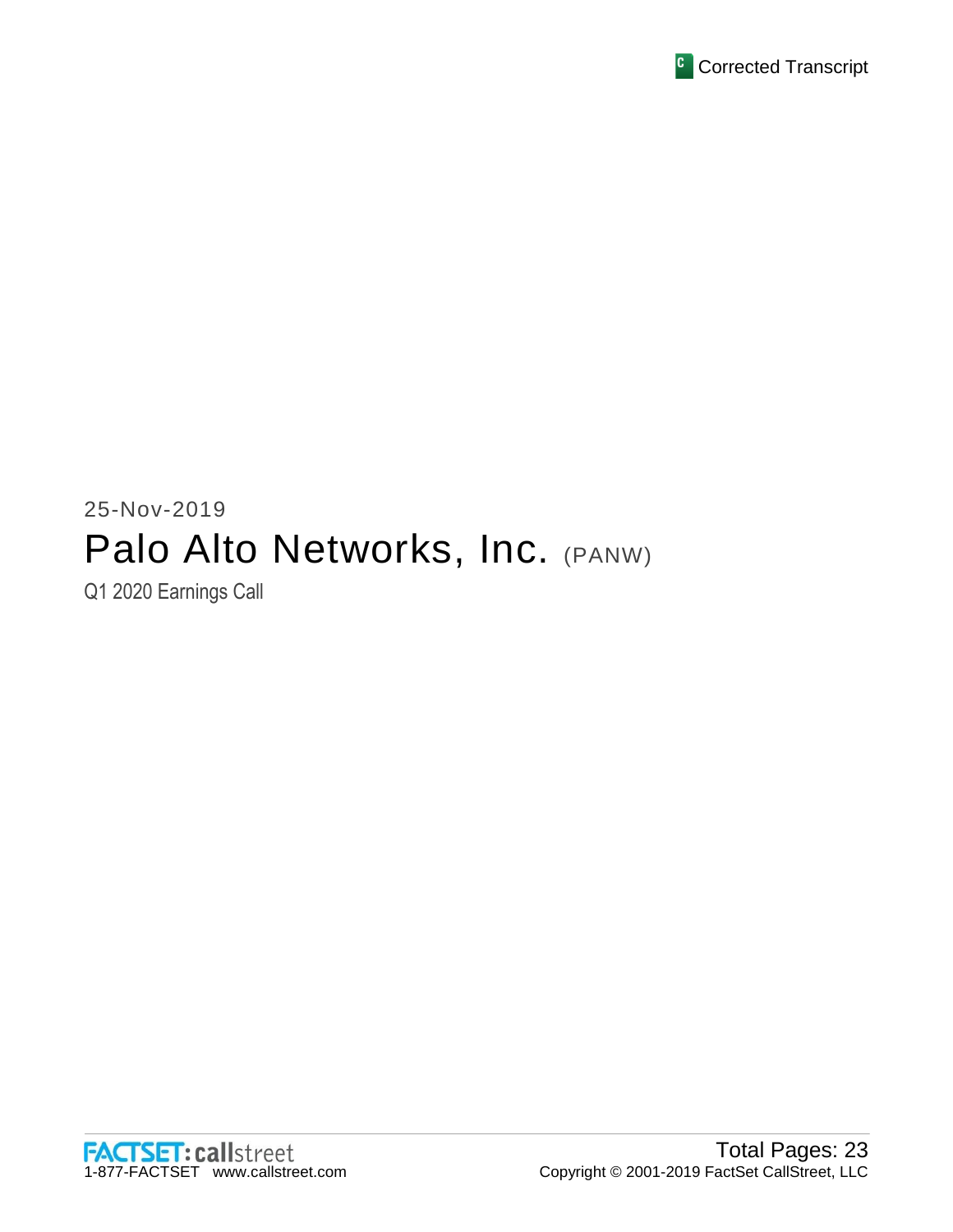# **CORPORATE PARTICIPANTS**

David Niederman *Vice President-Investor Relations, Palo Alto Networks, Inc.*

Nikesh Arora *Chairman & Chief Executive Officer, Palo Alto Networks, Inc.* Kathleen Ann Bonanno

......................................................................................................................................................................................................................................................

*Chief Financial Officer & Executive Vice President, Palo Alto Networks, Inc.*

Lee Klarich *Chief Product Officer, Palo Alto Networks, Inc.*

# **OTHER PARTICIPANTS**

Keith Eric Weiss *Analyst, Morgan Stanley & Co. LLC*

Sterling Auty *Analyst, JPMorgan Securities LLC*

Fatima Boolani *Analyst, UBS Securities LLC*

Philip Winslow *Analyst, Wells Fargo Securities LLC*

Karl E. Keirstead *Analyst, Deutsche Bank Securities, Inc.*

Jonathan Ho *Analyst, William Blair & Co. LLC*

Saket Kalia *Analyst, Barclays Capital, Inc.*

Walter H. Pritchard *Analyst, Citigroup Global Markets, Inc.*

Christopher Caleb Speros *Analyst, Stifel, Nicolaus & Co., Inc.*

Patrick Colville *Analyst, Arete Research Services LLP*

Brian Essex *Analyst, Goldman Sachs & Co. LLC*

Michael Turits *Analyst, Raymond James & Associates, Inc.*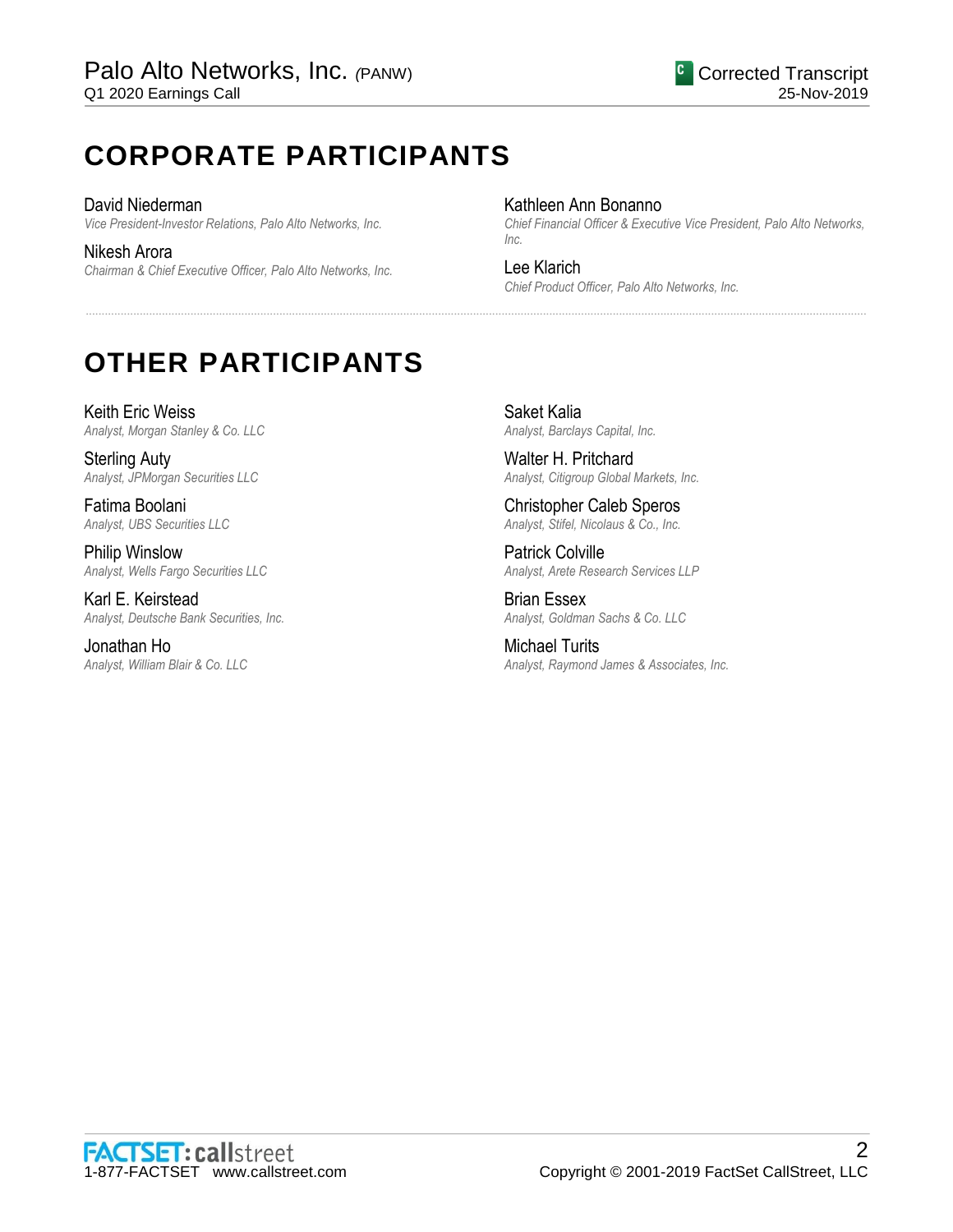# **MANAGEMENT DISCUSSION SECTION**

**Operator**: Good day, and welcome to the Palo Alto Networks Fiscal First Quarter 2020 Earnings Conference Call. Today's conference is being recorded.

At this time, I'd like to turn the conference over to Mr. David Niederman, Vice President-Investor Relations. Please go ahead, sir. ......................................................................................................................................................................................................................................................

# David Niederman

*Vice President-Investor Relations, Palo Alto Networks, Inc.*

Good afternoon, and thank you for joining us on today's conference call to discuss Palo Alto Networks fiscal first quarter 2020 financial results. This call is being broadcast live over the web and can be accessed on the Investors section of our website at investors.paloaltonetworks.com.

With me on today's call are Nikesh Arora, our Chairman and Chief Executive Officer; Kathy Bonanno, our Chief Financial Officer; and Lee Klarich, our Chief Product Officer.

This afternoon, we issued a press release announcing our results for the fiscal first quarter ended October 31, 2019. If you'd like a copy of the release, you can access it online on our website.

We would like to remind you that during the course of this conference call, management will make forward-looking statements, including statements regarding our financial guidance and modeling points for the fiscal second quarter, full fiscal year 2020 and our next three years, our competitive position and the demand in marketing opportunity for our products and subscriptions, benefits and timing of new products and subscription offerings and trends in certain financial results and operating metrics.

These forward-looking statements involve a number of risks and uncertainties, some of which are beyond our control, which could cause actual results to differ materially from those anticipated by these statements. These forward-looking statements apply as of today. You should not rely on them as representing our views in the future and we undertake no obligation to update these statements after this call. For a more detailed description of factors that could cause actual results to differ, please refer to our Annual Report on Form 10-K filed with the SEC on September 9, 2019, and our earnings release posted a few minutes ago on our website and filed with the SEC on Form 8-K.

Also, please note that certain financial measures we use on this call are expressed on a non-GAAP basis and have been adjusted to exclude certain charges. For historical periods, we have provided reconciliations of these non-GAAP financial measures to GAAP financial measures in the supplemental financial information that can be found in the Investors section of our website located at investors.paloaltonetworks.com.

And finally, once we have completed our formal remarks, we will be posting them to our Investor Relations website under the Quarterly Results section. We'd also like to inform you that we will be attending two investor conferences next month. We will participate at the Wells Fargo TMT Summit in Las Vegas on December 3, and at the Barclays Global Technology Media & Telecommunications Conference on December 11 in San Francisco.

......................................................................................................................................................................................................................................................

And with that, I'll turn the call over to Nikesh.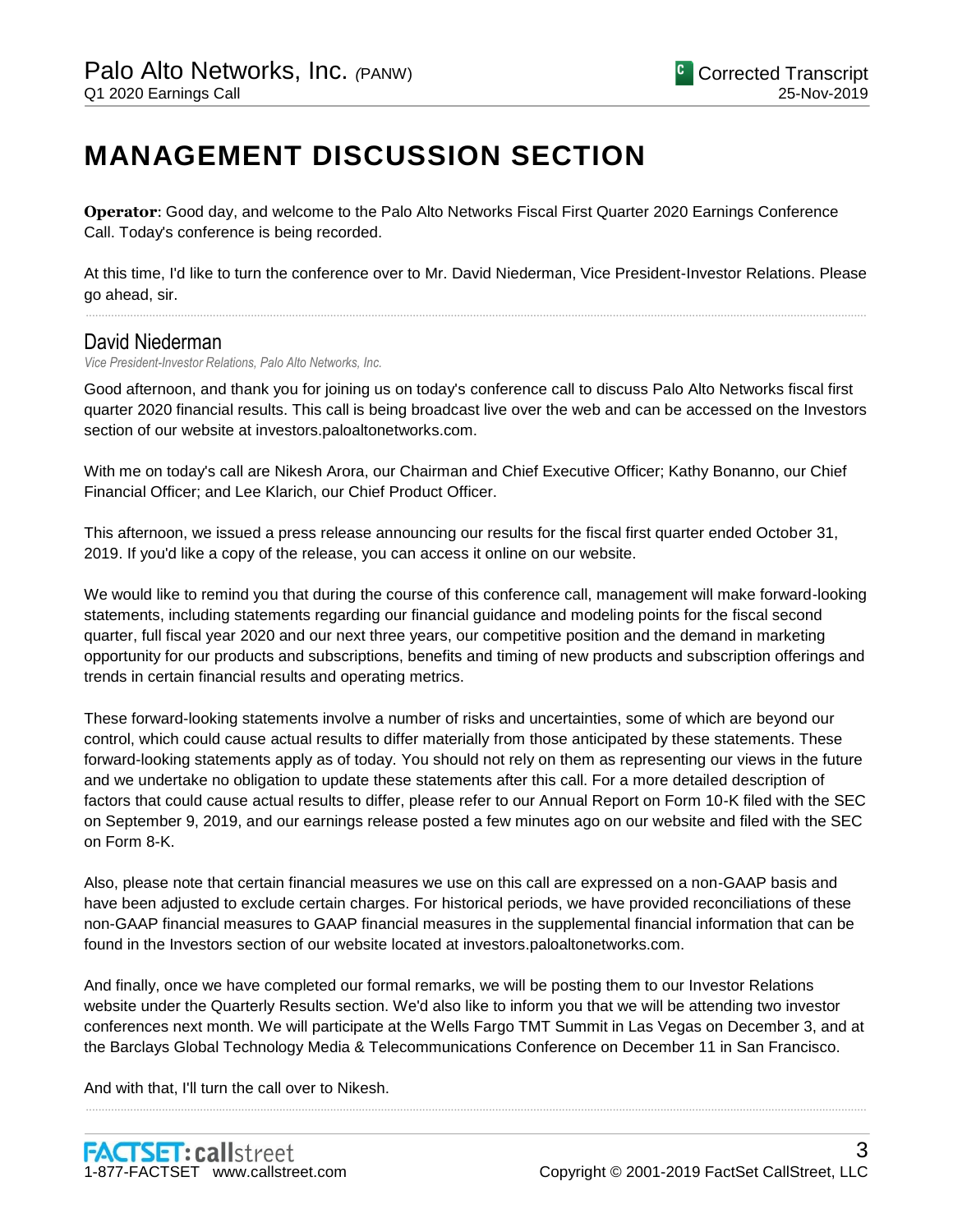# Nikesh Arora

*Chairman & Chief Executive Officer, Palo Alto Networks, Inc.*

Thank you, David. Good afternoon, and thank you, everyone, for joining our call. As most of you know, with this quarter I am lapping my first Q1 at Palo Alto Networks. In my very first call, I talked about my observations in the industry and our goals for the company. About an year ago, we were a great single product company focusing on integration and automation. We have made some early moves toward that aspiration of the cloud and we're beginning to build products with AI and ML, recognizing the evolving trends of technology. One year later, I couldn't be happier with our achievements. We have made significant progress moving into a leading position in cloud security, making great strides in automation using AI and ML across our product portfolio. Our speedboats are working. We're delivering integration. This is bearing fruit and our customers are seeing the benefit and betting more and more on Palo Alto Networks.

A few months ago, we set out a three-year plan for the company and shared it with you during our Analyst Day in September. While I intend to share our progress during this quarter, I also want to provide a report card on how I feel we're progressing towards the longer term goals that we have set for ourselves. And perhaps, more importantly, I'd like to share where we're feeling more confident and also where we need more work. This is the first quarter we are marking ourselves against the targets that we presented in September. We have published a slide that is available on our Investor Relations website that you can download and follow along with my comments. We will be targeting our progress against this plan.

Let's start with our overall billings targets and how they're tracking. We are delighted to have done better than our guidance. As I'm learning the rhythm of our enterprise business, I understand that enterprises put a lot of effort in driving good year-end and then they have to kickstart new years. I was advised that sometimes there can be challenges sustaining momentum into new fiscal year, but our teams have delivered and we're off to the races.

As I spoke with investors after our Analyst Day, many asked me, what makes you confident that you can achieve billings of \$800-plus million in Next-Generation Security this year? I'm delighted to report that after a great Q4 we have maintained the momentum and have been able to better our plans, delivering Next-Generation Security billings of \$173 million, which is 217% year-over-year. So sticking with my scorecard, I have more confidence in our ability to continue to deliver here. To show our growing confidence, we're increasing our guidance for Next-Generation Security billings for the full year to \$810 million to \$820 million.

The one area that we did not deliver to our expectations in the quarter is products, which weighed on the growth of the firewall as a platform category and grew only 11% year-over-year. The category, firewall as a platform, grew only 11% year-over-year. In fiscal 2019, we provided incentives to our teams to build our Next-Generation Security business. By Q4, they showed us they could with very strong results. That momentum carried into the start of fiscal 2020 with strong Next-Generation Security pipeline going into Q1.

However, even though we have balanced our sales incentives this year, it looks like it's going to take us a little more for that change to take effect. Despite our performance this quarter, we continue to have confidence in our ability to deliver a 23% CAGR over the next three years in the firewall as a platform category with contributions from all three form factors; hardware, virtual and as a service.

To help our efforts in this area, we have established our third speedboat that coincide with our secure the enterprise pillar. This speedboat will be led by Andy Elder who was recently the Chief Revenue Officer of Riverbed. This gives Amit, our President, three speedboat leaders along with these regional leaders. With that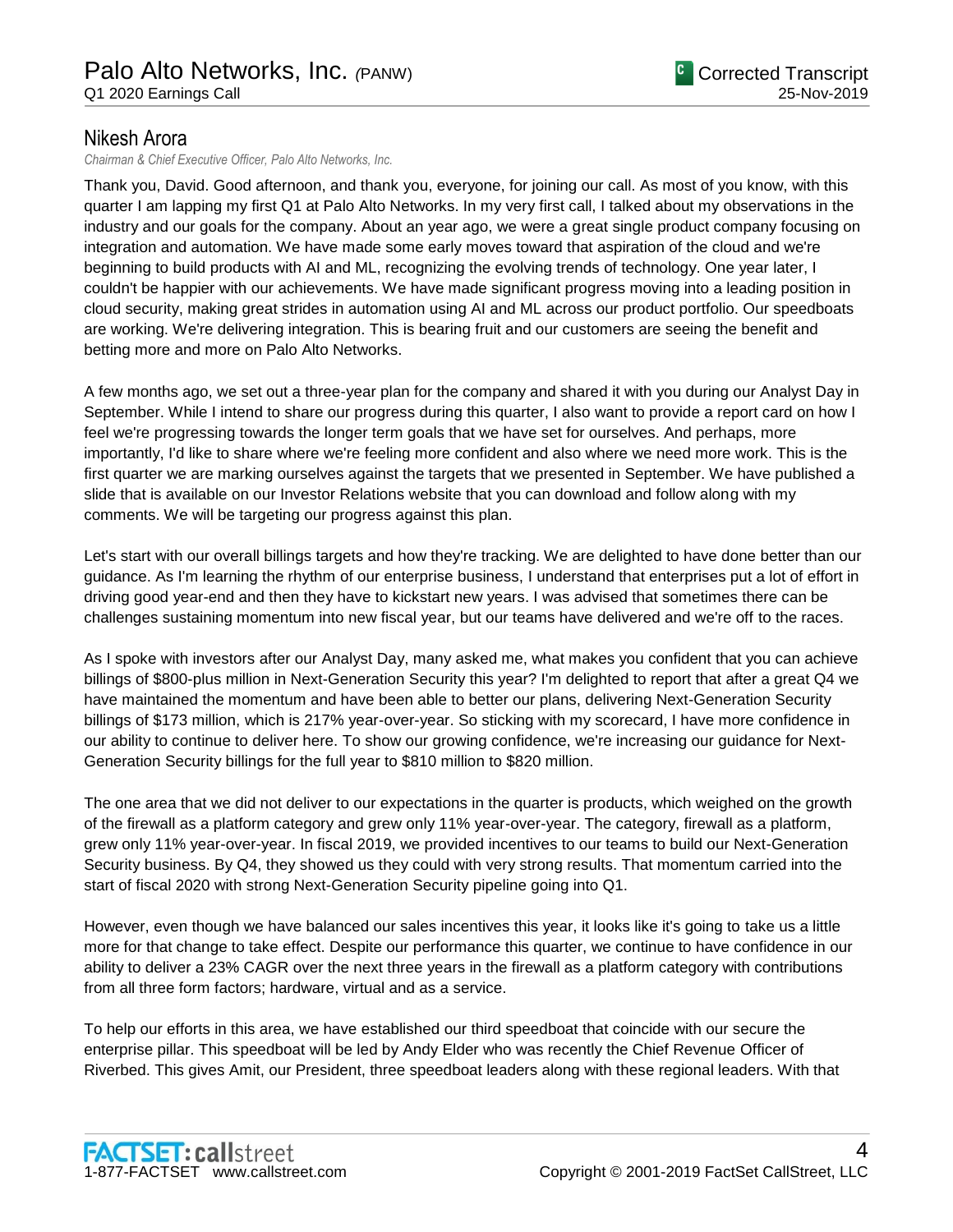change, we have chosen not to replace the position of head of sales, and on a flatter organization, allowing us to continue to be nimble in our transformation to a multiproduct company.

Back to our scorecard. Our revenues remain on target. Now let's travel down to our EPS margins and cash flow. I did get to read many of the analyst reports on this topic, and I want to help you appreciate a point we made at our Analyst Day. This fiscal year is our year of investment and transformation. We're not looking to cut costs; we're looking to invest. However, we are holding our teams to a plan. Our plan asks us to deliver an EPS of \$5.00 to \$5.10 for this year, and we intend to stick to it, without accounting, of course, for the proposed acquisition of Aporeto, which I just announced. Our Q1 adjusted free cash flow margin was light compared to our annual target due to the timing of certain cash flows. However, we remain on track with our annual guidance.

So with that, let's now dive into the exciting product announcements we debuted at our Ignite conference in Barcelona earlier this month. Many of our customers are taking integrated bets across our enterprise, cloud and AI/ML products. While a year ago we were just talking about ambition, today we see the three platforms emerging in our product strategy. As you know, we have branded our cloud solutions Prisma and our applications framework in AI and ML products, Cortex, that led to our firewall business being a brand. Today, we're announcing [ph] Strata (00:07:42), a brand for our firewalls and our data subscriptions.

This leads me to the innovations we're making to secure the enterprise. As some of you might be aware, we announced DLP and SD-WAN for Prisma Access at our Ignite event in Barcelona two weeks ago. We will extend SD-WAN capabilities to our Next-Generation Firewalls with an attached subscription to be available shortly, and then IoT in 2020.

In the span of 18 months, we will take our attached subscriptions from 4 to 7. These new subscriptions will be simultaneously available in a virtual firewall format. As a big side note, the inner security now goes over 1,000 customers and is our fastest-growing attached subscription, having launched just in February of this year.

In this category, we continue to Gartner recognition for our technical leadership and were named as a leader in the Gartner Magic Quadrant for Network Firewalls for the eighth consecutive time. We were also recognized as a leader by Forrester in their recent Zero Trust eXtended Ecosystem Platform Providers [indiscernible] (00:08:39) report. We feel good about the overall growth potential for firewalls as a platform and I'm excited about the ongoing innovation we have planned in this area.

Moving to securing the cloud and access to the cloud. Let me first talk about Prisma Access. We're very excited about the recent innovations we've announced including SD-WAN and DLP services and new cloud-based management UI and new SaaS service-level agreements. Prisma Access is now the industry's most comprehensive Secure Access Service Edge platform. This gives Prisma Access the potential to be a leader in a new market category defined by Gartner called SASE or Secure Access Service Edge. SASE is a convergence of network and cloud security that recognizes the new demands required to secure cloud and mobile workforces, while also delivering on integration leads and management. Prisma Access is perfectly suited to be leader in this emerging category. And we're incredibly excited to bring this announced product to our customers.

Moving across to Prisma Cloud, one of the questions I often get asked is, are you deploying the string of growth strategy? The answer is no. I want to point out we're doing something different. We are integrating into three platforms. Our goal is to make life easier for our customers through integration. A prime example is Prisma Cloud. As soon as we acquired RedLock, we integrated it into the Evident functionary in four months. This past week, we have announced the integration of RedLock, Twistlock, and PureSec into one platform. Yes, one platform, Prisma Cloud. Now, for our SaaS version, you can only buy one product which is the integrated product.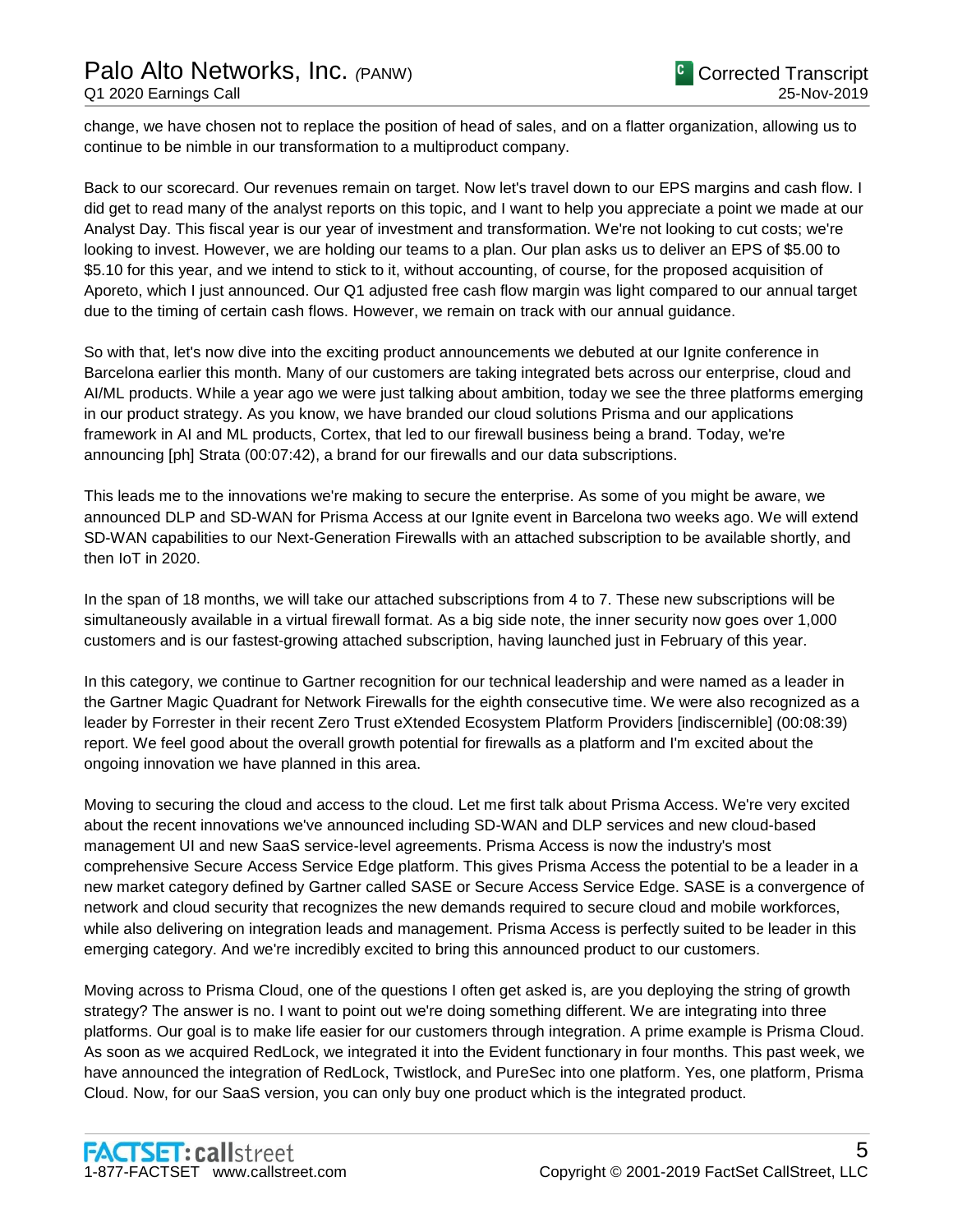I'm very proud of our Prisma team who have delivered this effort in a record time of five months since acquisition. And of course, we will continue the work on delivering more cross-product capability for the next year.

Prisma Cloud allows organizations to obtain a full and unified view of their cloud security and compliance posture any type of cloud workload, including containers, serverless and host environments under a single pane of glass. Prisma Cloud also integrates security in the software development workloads, allowing developers the ability to see vulnerability status everytime they run a build without having to run a separate tool. I personally believe Prisma Cloud is fast becoming the essential multi-cloud, multi-technology platform, now with over 1,000 customers.

Keeping to the theme of providing more capability, today, we announced our intent to acquire Aporeto. After an extensive market scan and thinking through how we believe micro-segmentation can fundamentally be reinvented, we decided to accelerate our efforts to the proposed acquisition of Aporeto. Aporeto has unique machine identity-based micro-segmentation capabilities that complement the existing cloud native security platform capabilities delivered by Prisma Cloud. We are incredibly excited to welcome the team to Palo Alto Networks. In addition to this acquisition, our team continues to drive hard innovation on the Prisma Cloud platform.

Now, let's turn to Cortex. I'm also proud of this team. This team has outperformed their billings forecast for the first quarter by almost 20%. We introduced Cortex XDR 2.0 at Ignite. This is an integrated version with both endpoint protection and XDR capabilities. We launched Cortex 1.0 about six months ago. We're the only vendor to take EDR and reinvent it with network data to deliver XDR.

It's been gratifying to see several other vendors follow suit and offer their known XDR-term products. We continue to stay on the bleeding edge in this category. We're extending Cortex XDR's behavioral analytics capabilities to include data and logs collected from third-party firewalls enabling detection across multivendor environments. We announced the inclusion of Check Point Firewall data at Ignite. We also hope to be able to accept data from Fortinet and Cisco before the year is over.

This is probably the only time you'll hear me talk about our competitors in a neutral way. In the first nine months of Cortex XDR, we've enabled organizations to reduce alert volumes by up to 50x and speed investigation time by about 8x, filtering out the noise and allowing analysts to focus on the most critical threats.

Turning to Demisto, which is part of our Cortex brand, a couple of months ago, we enhanced our comprehensive security orchestration automation response platform, Demisto, by adding a number of new capabilities. Demisto 5.0 redefines the limits of SOAR customizability, enabling users to visualize incidents and indicated flows in a completely tailored manner, improving the clarity and speed of security operations.

A few more exciting is what Lee talked about at our Ignite event, our ability to collect telemetry data on how Demisto is being used. We're starting to get this data, and customers will start to see the benefit where we can give them more insights on how to get the most of this platform, including which playbooks are the most valuable and which integrations work the best.

Finally, we're very pleased to announce a new high-end support offering called Platinum Support for our physical and virtual firewalls in our Panorama management system. This is a continuation of our goal to provide the highest level of service to our customers. Platinum Support is an enhanced version of our premium support offering and will feature dedicated teams and best-in-class response times, and also several other new features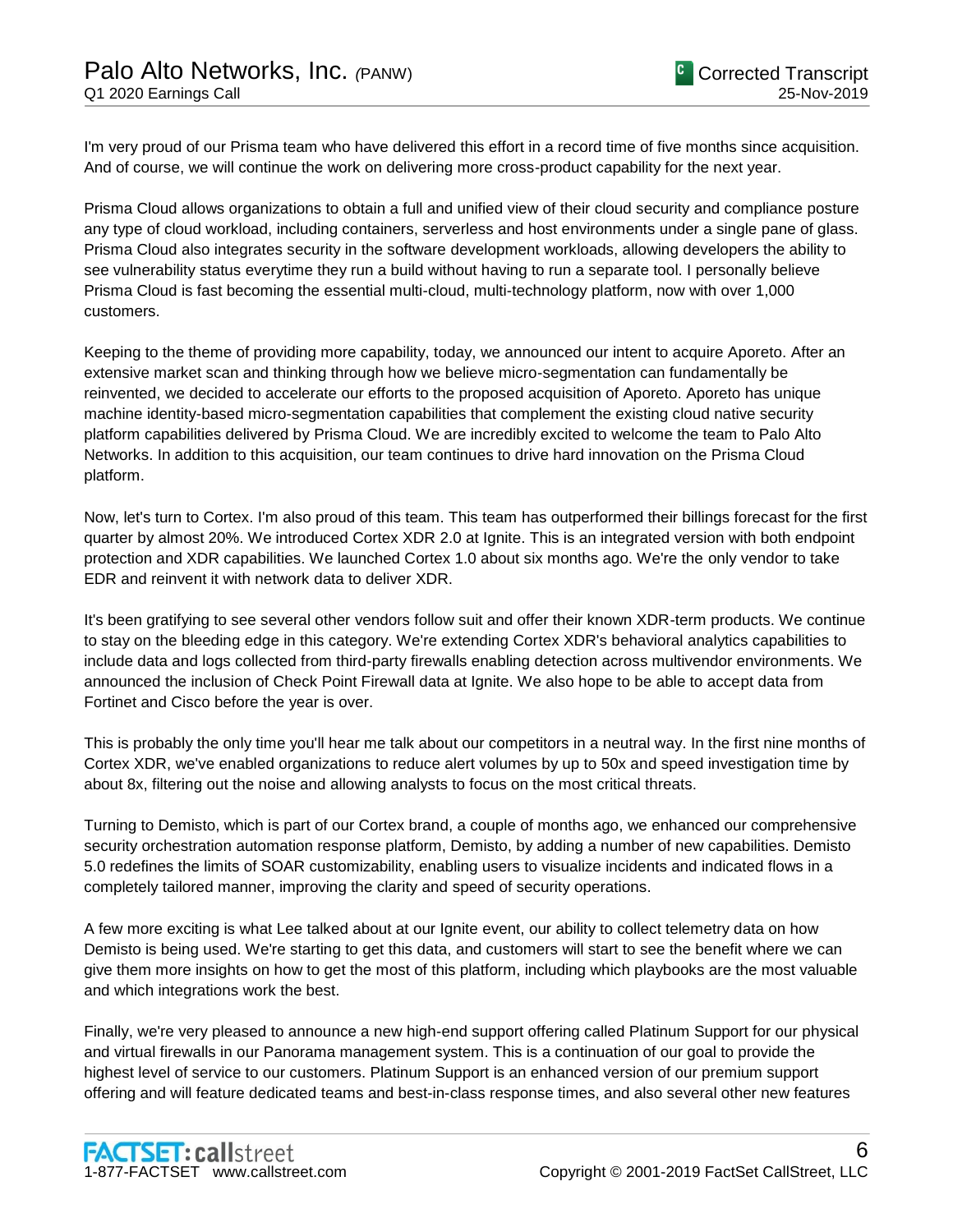designed to ensure our customers' peace of mind knowing that Palo Alto's Networks' deep expertise is in their corner whenever they need it.

This is just an overview of all that we have introduced at Ignite, and I encourage you to review the archived presentation from that event.

As a continued measure of that confidence during the quarter, we repurchased nearly \$200 million worth of our shares. To conclude, we had a great first quarter. I feel more confident in our ability to deliver to the plan we set out for this year. Our product teams have rolled out exciting innovations and have us on the leading edge in multiple categories from firewalls to XDR to SOAR to SASE and cloud security. As I contemplate our roadmap for the next 12 months, I become even more excited to see the security category strengthening knowing that our products will continue to mature and be deployed by our customers around the world.

......................................................................................................................................................................................................................................................

With that, I'll turn the call over to Kathy.

# Kathleen Ann Bonanno

*Chief Financial Officer & Executive Vice President, Palo Alto Networks, Inc.*

Thank you, Nikesh. Before I start, I'd like to note that except for revenue and billings figures, all financial figures are non-GAAP, and growth rates are compared to the prior year period, unless stated otherwise.

As Nikesh indicated, we had a good start to our fiscal year and are tracking well against the targets we had outlined during our Analyst Day in September. In the first quarter, we continued to add new customers at a healthy clip and sustained momentum in our Next-Gen Security products.

Let's look at some key customer wins. We signed an eight-figure deal with a leading casino company spanning each of our three pillars. This engagement was positioned with their entire IT leadership team from the director level all the way to the CIO as a comprehensive outcome-based security transformation project.

A large retail customer we highlighted last quarter expanded their Palo Alto Networks footprint this quarter with a seven-figure Cortex deal. This customer purchased Cortex XDR and Data Lake, setting them up for comprehensive data analysis going forward.

We beat Check Point and replaced Cisco to win a substantial deal with a major European toy manufacturer who purchased Next-Gen Firewalls, Prisma Access and Traps. This customer has selected Palo Alto Networks as their strategic security partner, and in the coming years, we expect them to replace their current firewalls with Next-Generation Firewalls from Palo Alto Networks, their current VPN solution will be replaced by Prisma Access and endpoint protection will be covered by Traps.

These wins are excellent examples of our success in articulating our vision of security and being able to demonstrate our value proposition to customers. And I'm pleased to report that wins such as these help us deliver another strong quarter financially. In Q1, total revenue grew 18% to \$771.9 million. Looking at growth by geography, the Americas grew 18%, EMEA grew 16%, and APAC grew 21%. Q1 product revenue at \$231.2 million declined 4% compared to the prior year. Q1 SaaS-based subscription revenue of \$318.6 million increased 38%. Support revenue of \$222.1 million increased 21%. In total, subscription and support revenue of \$540.7 million increased 30% and accounted for a 70% share of total revenue.

Turning to billings, Q1 total billings of \$897.4 million net of acquired deferred revenue increased 18%. The dollarweighted contract duration for new subscription and support billings in the quarter remained at approximately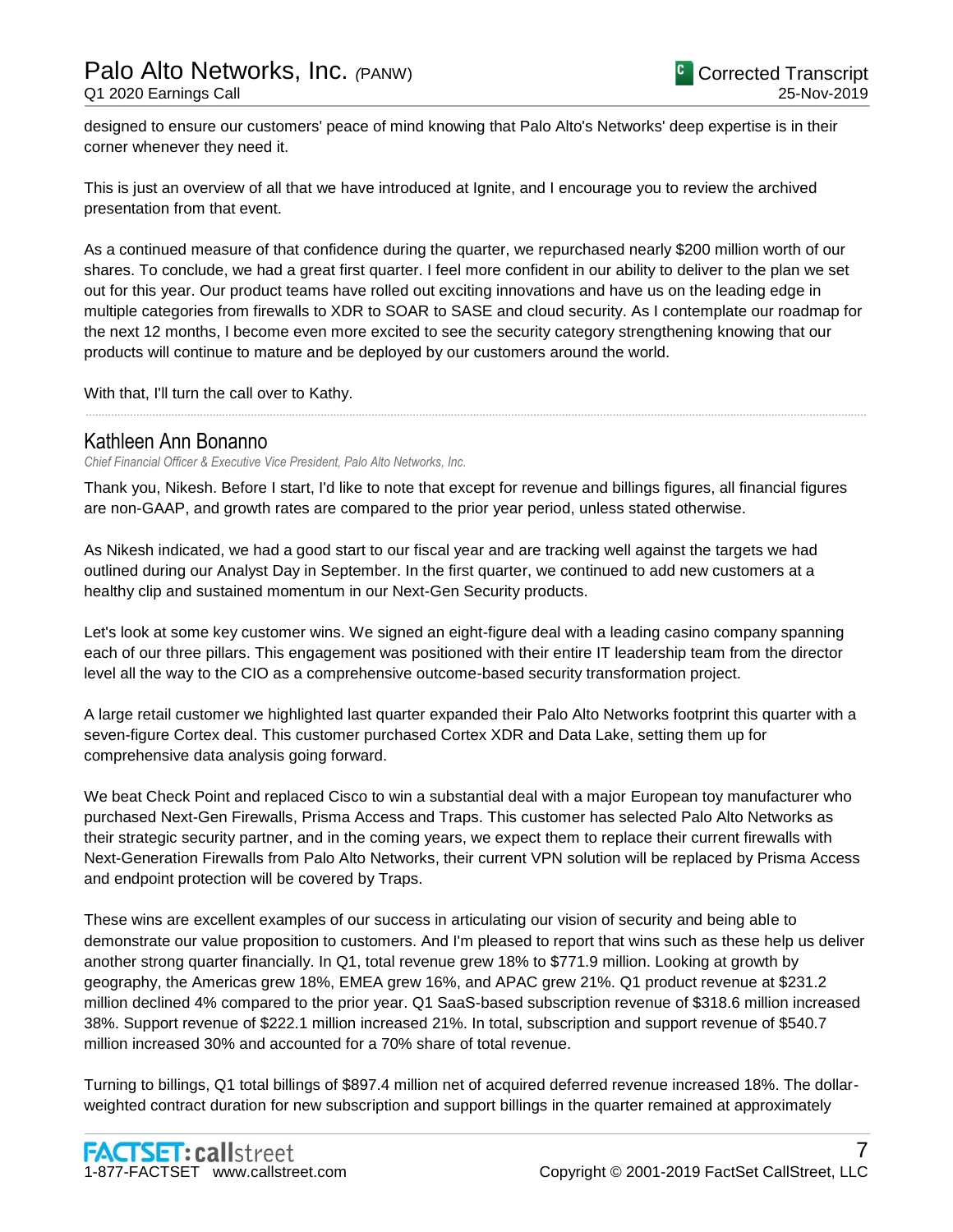three years, a decline by approximately three months year-over-year. Total deferred revenue at the end of Q1 was \$3 billion, an increase of 26%.

In addition to new customer acquisition, we continue to increase our wallet share with existing customers. Our top 25 customers, all of which made a purchase this quarter, spent a minimum of \$41.7 million in lifetime value through the end of fiscal Q1 2020, a 24% increase over the \$33.6 million in the comparable prior-year period.

Q1 gross margin was 76.6% which was down 10 basis points compared to last year. Q1 operating margin was 15.8%, a decline of 500 basis points year-over-year and includes a headwind of approximately \$7 million of net expense associated with our recent acquisitions.

We ended the first quarter with 7,382 employees. On a GAAP basis for the first quarter, net loss increased by 56% to \$59.6 million or \$0.62 per basic and diluted share. Non-GAAP net income for the first quarter declined 9% to \$104.8 million or \$1.05 per diluted share. Our non-GAAP effective tax rate for Q1 was 22%.

Turning to cash flow and balance sheet items. We finished October with cash, cash equivalents and investments of \$3.3 billion. During the first quarter, we repurchased over 937,000 shares of common stock at an average price of approximately \$209 per share, leaving our remaining repurchase authorization of approximately \$800 million.

Q1 cash flow from operations of \$225.2 million decreased by 11% year-over-year. Free cash flow was \$178 million, down 18% at a margin of 23.1%. Adjusting for cash charges associated with our headquarters in Santa Clara, free cash flow in the quarter was \$202.7 million, representing a margin of 26.3%. Capital expenditures in the quarter were \$47.2 million of which \$22.7 million was associated with our headquarters in Santa Clara.

DSO was 63 days, an increase of five days from the prior-year period.

Turning now to guidance and modelling points. For fiscal Q2 2020, we expect revenues to be in the range of \$838 million to \$848 million, an increase of 18% to 19% year-over-year.

We expect Billings to be in the range of \$985 million to \$1 billion, an increase of 16% to 17% year-over-year.

We expect Q2 2020 non-GAAP EPS to be in the range of \$1.11 to \$1.13, which incorporates approximately \$3 million of net expense or \$0.02 per share related to the proposed acquisition of Aporeto, using approximately 100 million shares to 102 million shares.

For the full year fiscal 2020, we expect revenues to be in the range of \$3.44 billion to \$3.48 billion, representing year-over-year growth of 19% to 20%. We are increasing our prior billings guidance by \$10 million to \$4.105 billion to \$4.165 billion, representing growth of 18% to 19% year-over-year.

As Nikesh said earlier, we are also increasing prior guidance for Next-Gen Security billings by \$10 million to be in the range of \$810 million to \$820 million, representing year-over-year growth of 79% to 82%.

We expect fiscal 2020 non-GAAP EPS to be in the range of \$4.90 to \$5.00 which incorporates approximately \$13 million of net expenses or \$0.10 per share related to the proposed acquisition of Aporeto, using approximately 102 million shares to 104 million shares.

Finally, turning to free cash flow. For the full year, we continue to expect an adjusted free cash flow margin of approximately 30%. This excludes approximately \$20 million in net expenses and acquisition transaction costs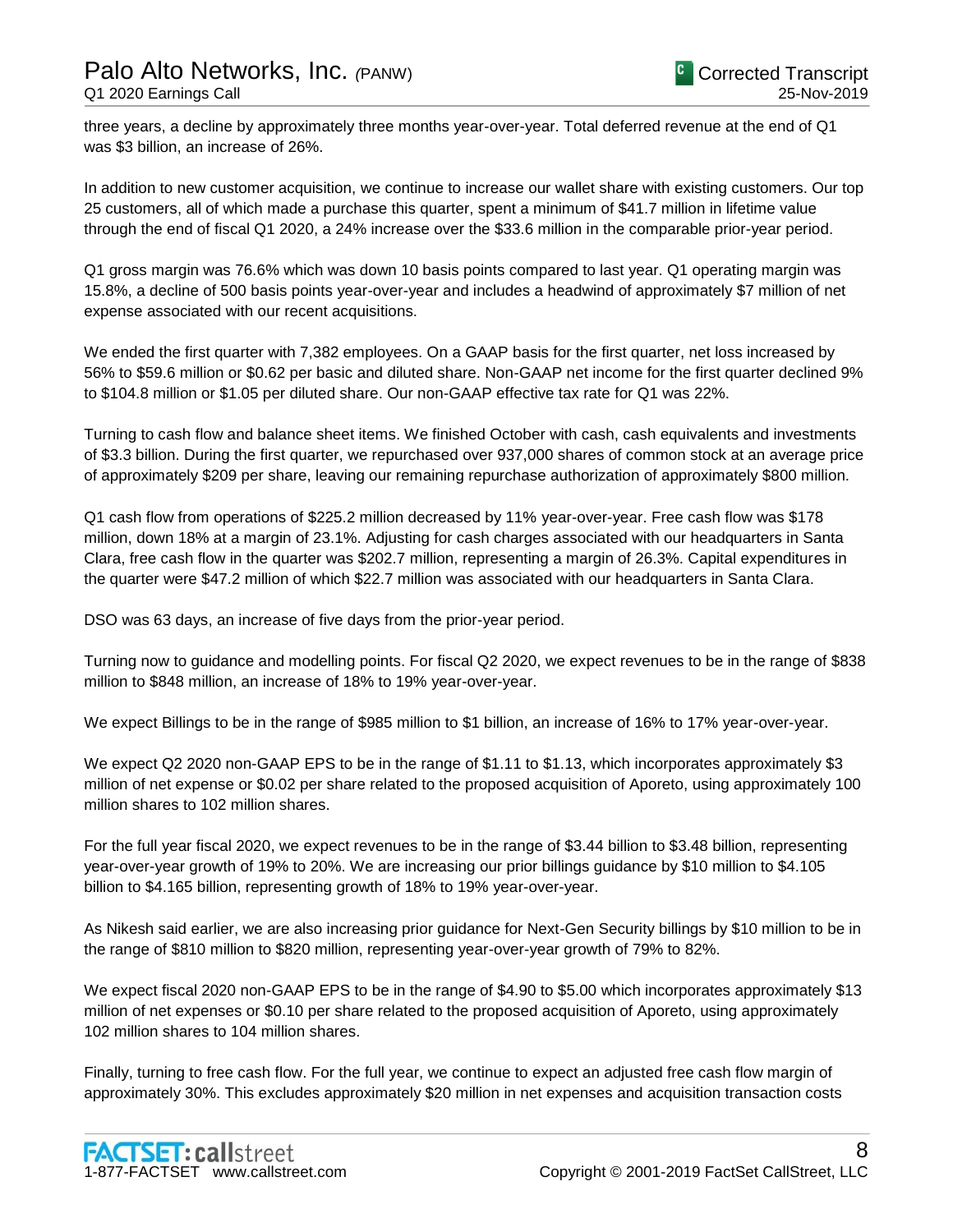# Palo Alto Networks, Inc. *(*PANW) Q1 2020 Earnings Call

attributable to the proposed acquisition of Aporeto. Including these net expenses, we would expect adjusted free cash flow margin of approximately 29%. As a reminder, the adjustments to free cash flow include CapEx associated with the completion of our headquarters in Santa Clara. You can review these adjustments to free cash flow in our supplemental financial information document which is posted on our Investor Relations website.

Before I conclude, I'd like to provide some additional modeling points. We expect our Q2 and fiscal 2020 non-GAAP effective tax rate to remain at 22%. CapEx in Q2 will be approximately \$50 million with approximately \$25 million related to our headquarters in Santa Clara.

For the full year, we continue to expect CapEx to be approximately \$170 million to \$180 million with approximately \$50 million related to our headquarters.

......................................................................................................................................................................................................................................................

With that, I'd like to open the call for questions. Operator, please poll for questions.

# **QUESTION AND ANSWER SECTION**

**Operator**: Thank you. [Operator Instructions] And we'll take our first question today from Keith Weiss with Morgan Stanley.

# Keith Eric Weiss

*Analyst, Morgan Stanley & Co. LLC* Q

Excellent. Thank you guys for taking the question. Nikesh, I was hoping to drill down a little bit more into the firewall as a platform side of the equation where it seems you guys were a little bit disappointed. It sounds like the incentive that you guys had in place last year just sort of pushed more of like the new business activity or more of the pipeline building onto the next-gen cloud stuff and left you guys a little bit short on pipeline heading into the FY 2020. One, am I thinking about that correctly in terms of kind of where you guys came up a little bit short? And two, how do you guys think like when you're looking at sort of assessing the problem, how do you vet out what comes from sort of that kind of execution issue versus what might be more of a macro or a competitive issue?

......................................................................................................................................................................................................................................................

......................................................................................................................................................................................................................................................

### Nikesh Arora

*Chairman & Chief Executive Officer, Palo Alto Networks, Inc.* A

Thanks, Keith, for your question. You are thinking about it right. As you know, many of our Next-Generation Security products are very early in their lifecycle so literally there's stuff like Twistlock we acquired in July. There's stuff like Demisto. All these things haven't even lapped for one year. So we put on a lot of effort towards getting our core team to both learn, understand, build pipeline and sell. And in that process, we set up some good incentives for them to focus on Next-Generation Security because pretty much the entire conversation from my first year here was that I love the fact [ph] that you're great (00:25:49) firewall company, how you guys are going to keep transforming as the firewall market transitions.

And we set out – our team and me, we set out to prove to ourselves that not only can we build the products in addition to firewalls but we can make this a multiproduct company. So part of that is, Lee's team did a great job in getting the products in place and doing some of the integration work I talked about. The go-to-market team is starting to make sure they can prove that they can sell the stuff. And we're very excited that approximately 40% of our core salespeople sold Cortex this past quarter. Approximately 25% of them sold Prisma. So we are tracking to the targets we set ourselves in terms of getting our core engaged, but because of the incentives, people made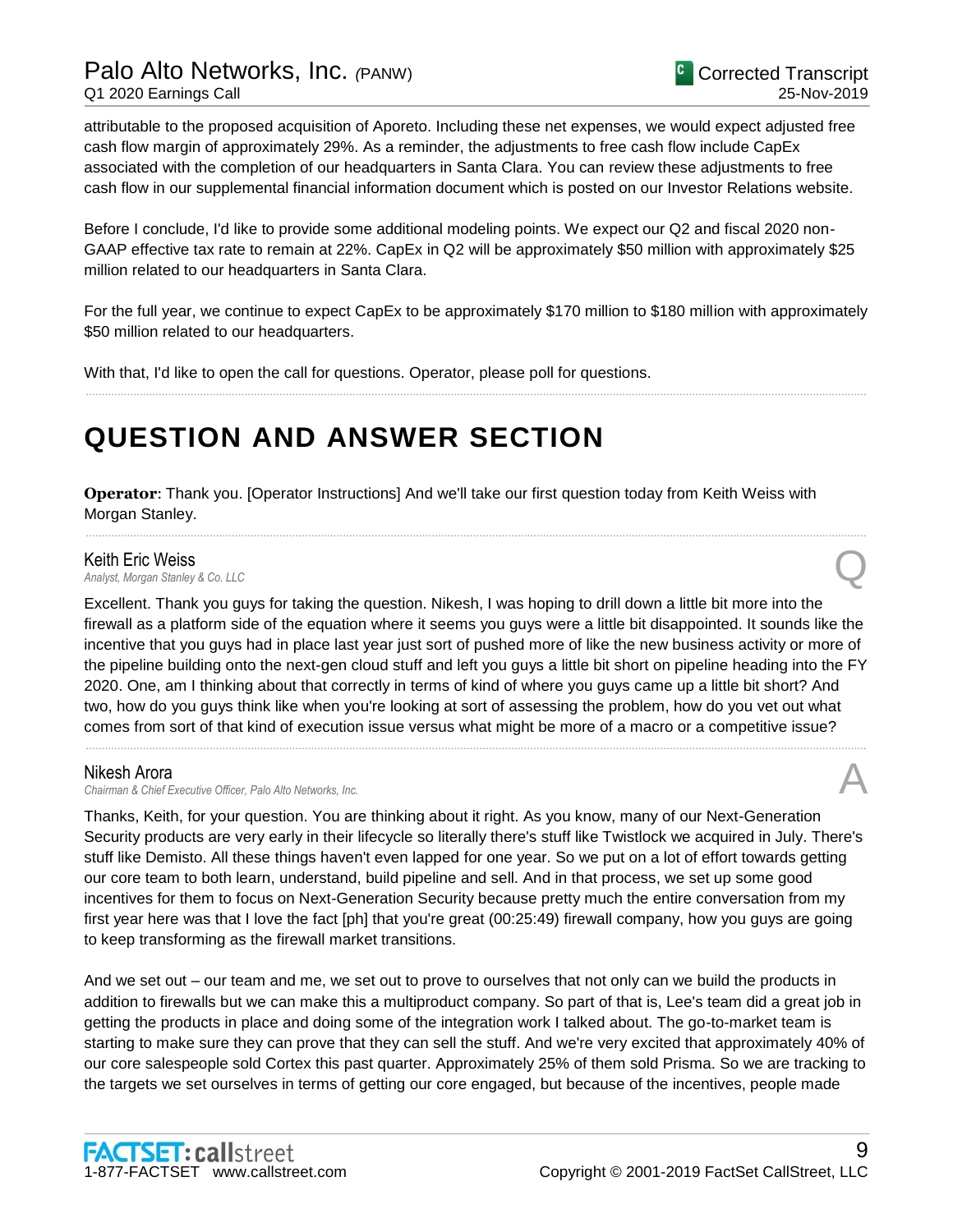their decisions that they can make more money selling Cortex and Prisma in Q4 than selling firewalls. As a consequence, we saw a huge pipeline build and a lot of deals done in Q4, the momentum carried into Q1.

We recognized this coming into the year. We've rightsized these incentives, but it takes a little bit longer for the pipeline to get back into place. I don't think there's a systemic issue. I don't think it's a market share issue. I just think it's taking the eye off the ball and we've already put stuff into place and we wouldn't be saying we feel confident of delivering 23% long term if we didn't believe that we could actually get the team to balance their focus both on Cortex, Prisma as well as other firewalls.

......................................................................................................................................................................................................................................................

......................................................................................................................................................................................................................................................

......................................................................................................................................................................................................................................................

Keith Eric Weiss *Analyst, Morgan Stanley & Co. LLC* Q

Excellent. Thank you, guys.

**Operator**: Next, we'll hear from Sterling Auty with JPMorgan.

### Sterling Auty

*Analyst, JPMorgan Securities LLC* Q

Yeah. Thanks. Hi. Maybe just following on the last question, can you help us understand, I think the EPS guidance for the year includes the acquisition, the revenue guidance is unchanged. So, just so we get a sense of what looks like lowering the organic revenue for the year, maybe the order of magnitude, how much acquisition revenue are you kind of baking into the reiterated full year revenue number?

......................................................................................................................................................................................................................................................

### Nikesh Arora

*Chairman & Chief Executive Officer, Palo Alto Networks, Inc.* A

Yeah. Look, we acquired this company called Aporeto. We're in the process of acquiring it. This is slightly earlier in the technology lifecycle of cloud security. This is a bet we're making in terms of how micro-segmentation will need to be done in the future. And with that bet, it's going to take us a while to integrate this into our Prisma Cloud offering, so we're not anticipating much revenue uplift this year so we're holding revenue flat from – as in flat as an in-line with guidance without expecting any revenue impact this fiscal year from Aporeto. But obviously, we have to pay the cost to the company.

......................................................................................................................................................................................................................................................

#### Sterling Auty

**Sterling Auty**<br>Analyst, JPMorgan Securities LLC

Okay. And then one follow-up on Prisma specifically. You talk on the other side as they get linked through the prepared remarks. I think last quarter you talked about made some early Prisma wins. Can you give us just maybe a little bit more color on the traction that you saw in the quarter especially on the competitive dynamics of Prisma?

......................................................................................................................................................................................................................................................

#### Nikesh Arora

*Chairman & Chief Executive Officer, Palo Alto Networks, Inc.* A

Yeah. Look, both on Prisma Cloud and Prisma Access, I'm sure you all remember Nir's emotional explanation at Analyst Day on Prisma Access which is the product that competes in the secure access base. We're very excited. We're seeing – we continue to see traction. We continue to see large seven-figure deals in that space. It's a space where we're seeing the market is growing. There is a cloud transformation happening.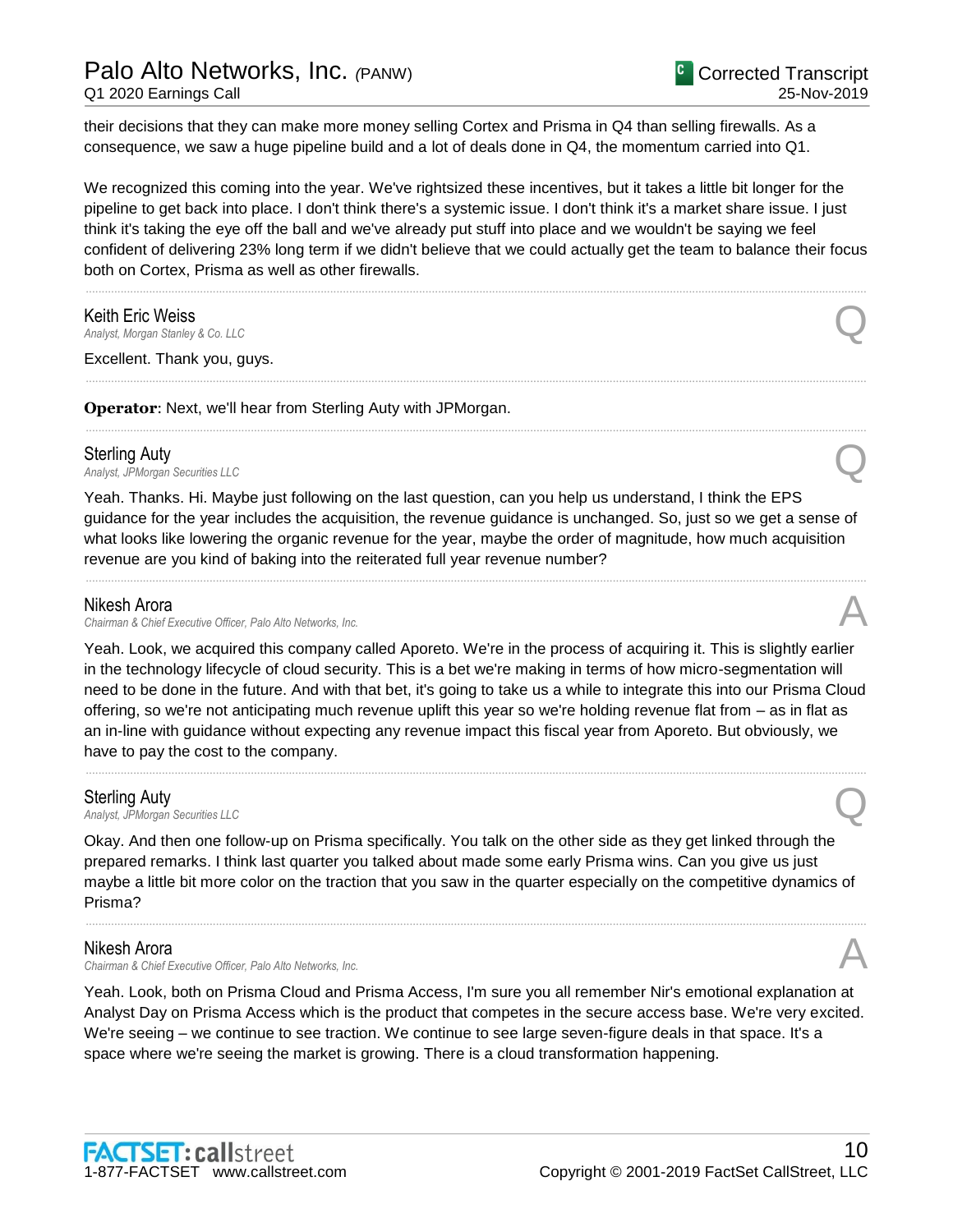As you start transforming your applications to the cloud, you start thinking about how to transform your network and start creating more high-bandwidth secure access to all of your users in your branches. So we see the market moving there. We see our product getting stronger and more mature. As we said, we announced the capability of SD-WAN and DLP in the product which makes it a comprehensive solution in the market so we're seeing the traction.

Those deals take the same time as firewall deals take to close because customers have to go through a strategic transformation of the network. So they're not as quick as Prisma Cloud deals on the other side. As I said, I think in record time gone past 1,000 pure cloud security customers across RedLock, Evident, Twistlock, PureSec which in our minds is one of the fastest ramps in terms of our ability to get 8,000 customers to deploy our cloud security products and this is when we were selling them individually and we just last week integrated all of them into one SKU so I believe that gives us more traction. So we're really excited about the traction we're seeing in the Prisma product.

......................................................................................................................................................................................................................................................

......................................................................................................................................................................................................................................................

......................................................................................................................................................................................................................................................

**Sterling Auty**<br>Analyst, JPMorgan Securities LLC **Sterling Auty**<br>Analyst, JPMorgan Securities LLC

Got it. Thank you.

**Operator**: Next, we'll hear from Fatima Boolani with UBS.

# Fatima Boolani

**Fatima Boolani**<br>Analyst, UBS Securities LLC

Good afternoon. Thank you for taking the questions. I have one for Nikesh and one for Kathy. Nikesh, for you, just targeting back to the Analyst Day, we did talk about contract structuring as a mechanism to allow you to introduce new functionality into the install base. I'm wondering with regard to the expansion in the unattached portfolio and even the attached portfolio subscription, I was wondering if you could share some of the details of what has changed or what is different as you start this new fiscal year around some of the newer extended capabilities in Prisma Cloud and certainly this new acquisition as well as on the DNS and SD-WAN attach side. And then I'll have a follow-up for Kathy, please.

......................................................................................................................................................................................................................................................

# Nikesh Arora

*Chairman & Chief Executive Officer, Palo Alto Networks, Inc.* A

Okay. Great. Thank you for the question, Fatima. I think as we discussed at the Analyst Day, we said that we don't want to have to sell every module of Prisma Cloud to our customers individually and we want to create a structure where they can actually buy once and use our products on a consumption basis. And effectively, this integrated platform we have started rolling out last week, Prisma Cloud, where you have one SKU where all RedLock, Twistlock, PureSec functionality is available. If you bought RedLock SaaS version, you will be able to use container security without coming and signing a new deal. You'll just use up some your credits that you bought. If you bought Twistlock functionality, you'd be able to do the same thing with RedLock or PureSec.

So we have simplified our contracts and our ability to consume in this release of our product last week. We are in the process of rolling it out to all of our Prisma – all of our Twistlock and RedLock customers, which should be accomplished in the next few weeks I hope. And those customers then will have the ability to consume the product without actually having to come and buy those individual products from us, which is – which takes away a lot of friction in the process.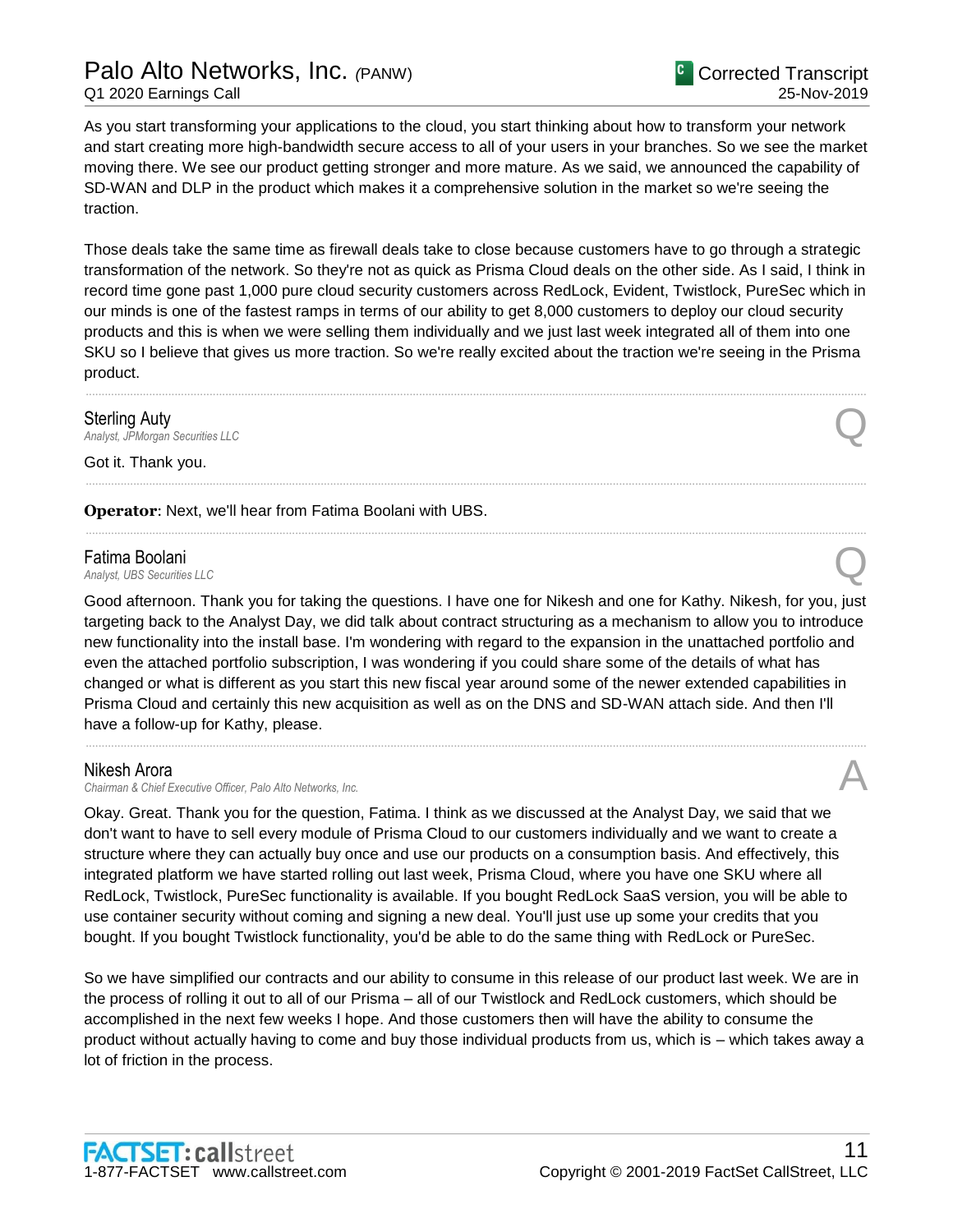Corrected Transcript 25-Nov-2019

In terms of SD-WAN and DLP, they will be available integrated as part of Prisma Access so you will not have to go buy a different product and integrate them. This will come integrated out of the software box if there's such thing, and you'll be able to use it with a single cloud pane.

......................................................................................................................................................................................................................................................

# Fatima Boolani<br>Analyst, UBS Securities LLC **Fatima Boolani**<br>Analyst, UBS Securities LLC

Fair enough. That makes a ton of sense. Kathy, for you, I was wondering if you could give us an update on just some of the tariff escalation that's happening and sort of how that's impacting – or financially impacting your supply chain and how we should think about those costs rolling through the model. I know historically, you quantified some of the negative financial impact on EPS, but I'm wondering if there's any sort of update there given some of the whipsawing on the trade war and tariff-related escalations we've seen. Thanks a lot.

......................................................................................................................................................................................................................................................

# Kathleen Ann Bonanno

*Chief Financial Officer & Executive Vice President, Palo Alto Networks, Inc.* A

Sure. Thanks for the question. We do manufacture our products in the US. However, there are certain components, as we've talked about in the past, that we source from China. That's the only place where we're able to purchase these components, and we've seen that list of products expand as the tariff situation has expanded in the US as it relates to China products. So we have felt the impact of that, and we've been talking for a while about the impact to EPS. However, just at the start of this new fiscal quarter, fiscal Q2, we did increase pricing on our firewalls, and that increase in pricing is intended to offset the tariff's impact. So that's why you don't see us outlining a specific financial impact this quarter.

......................................................................................................................................................................................................................................................

......................................................................................................................................................................................................................................................

......................................................................................................................................................................................................................................................

......................................................................................................................................................................................................................................................

**Fatima Boolani**<br>Analyst, UBS Securities LLC **Fatima Boolani**<br>Analyst, UBS Securities LLC

### That's super clear. Thank you so much, Kathy.

# Kathleen Ann Bonanno

*Chief Financial Officer & Executive Vice President, Palo Alto Networks, Inc.* A

Yeah.

# **Operator**: We'll now hear from Phil Winslow with Wells Fargo.

# Philip Winslow

*Analyst, Wells Fargo Securities LLC* Q

Hey. Thanks, guys, for taking my question. I just want to focus in on the Next-Gen Firewall platform space. Kathy and Nikesh, both of you all talked about the opportunity just to refresh the older models that you all sold in the past. I'm wondering if you could provide us an update of sort of what you're seeing right now and thinking for this year relative to past years in terms of the contribution from just refresh [indiscernible] (00:34:48) base? And then just one quick follow-up to that.

......................................................................................................................................................................................................................................................

# Kathleen Ann Bonanno

*Chief Financial Officer & Executive Vice President, Palo Alto Networks, Inc.* A

Yeah. Sure. We've been talking about refresh activity in a couple of different ways. One in terms of what we see with our customers refreshing competitive boxes, and of course, that's been a motion that we've been competitively trying to address since the start of the company. And as you know, there's rarely a company that we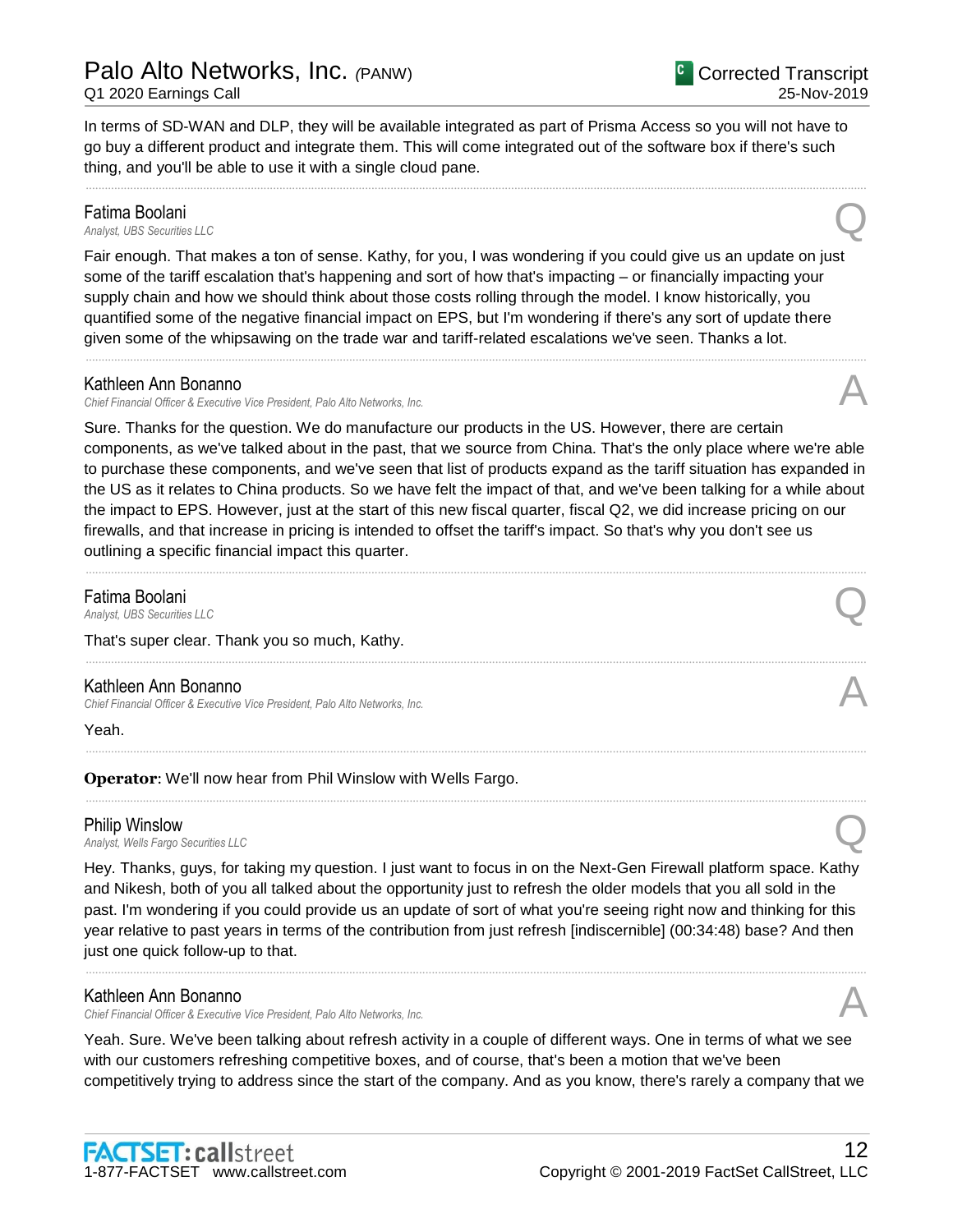go into that doesn't already have firewalls. And so it's always been a competitive displacement go-to-market approach for us.

When we talk about our own internal refresh cycle, we continue to see our customers refreshing. However, in terms of driver of growth, we've pointed out that in terms of just pure magnitude of customers, our new customer acquisition as well as our customer expansion opportunity is a much bigger driver of our overall growth and much less so refresh of our own boxes that we've sold to customers previously.

......................................................................................................................................................................................................................................................

**Philip Winslow**<br>Analyst, Wells Fargo Securities LLC *Analyst, Wells Fargo Securities LLC* Q

Got it. Great. And then just a follow-up for Nikesh on the platform side of Cortex, obviously, you talked about the AI base for its continuous operations platform I think is what you called it at the Analyst Day. What's the feedback been from, yeah, from customers in terms of developing their own apps, their own functionality on top of this as well third parties? Any sort of update there would be great.

......................................................................................................................................................................................................................................................

### Nikesh Arora

*Chairman & Chief Executive Officer, Palo Alto Networks, Inc.* A

Yeah. As I mentioned in my prepared remarks, this team outperformed their numbers by approximately 20%. So they were seeing tremendous amount of tractions, both – traction both from the XDR side and the Demisto side. Demisto is performing way ahead of our acquisition plan. We haven't opened up the capability for customers to write their own applications on our platforms just yet. We have some apps in the old version of the Application Framework. But right now, we focus more on providing integration out-of-the-box with third-party vendors so customers don't have to try and take that and normalize the data, which is a bit of a shift in our strategy. But we're seeing huge traction. I think it's fair to say that one of the times when Lee announced the ingestion of Check Point Firewall data into our product was when he got a standing ovation. It's hard to get a standing ovation from a bunch of engineers at a conference. So they must've liked that.

And we are going to do the same thing with Cisco and Fortinet firewall data. So that way when a customer's trying to look at alerts across firewall and endpoint data, we can ingest any firewall data as well as match it up with our endpoints. So we're seeing traction in Cortex across four product categories, but we have not opened up the ability for people to write their own access yet.

......................................................................................................................................................................................................................................................

......................................................................................................................................................................................................................................................

......................................................................................................................................................................................................................................................

Philip Winslow *Analyst, Wells Fargo Securities LLC* Q

Great. Thanks, guys.

**Operator**: Next, we'll hear from Karl Keirstead with Deutsche Bank.

# Karl E. Keirstead *Analyst, Deutsche Bank Securities, Inc.* Q

Thank you. Maybe I'll direct both to Nikesh. So, Nikesh, the product revenue disappointment is coming relatively soon after a series of sales leadership changes at Palo Alto over the last six, nine months. And I'm just wondering if you believe that those changes might have contributed to the product performance. And in that spirit, do you mind just repeating your rationale for not replacing the head of sales? The first part of the question is on the sales leadership, and then I'll ask my second. Thank you.

......................................................................................................................................................................................................................................................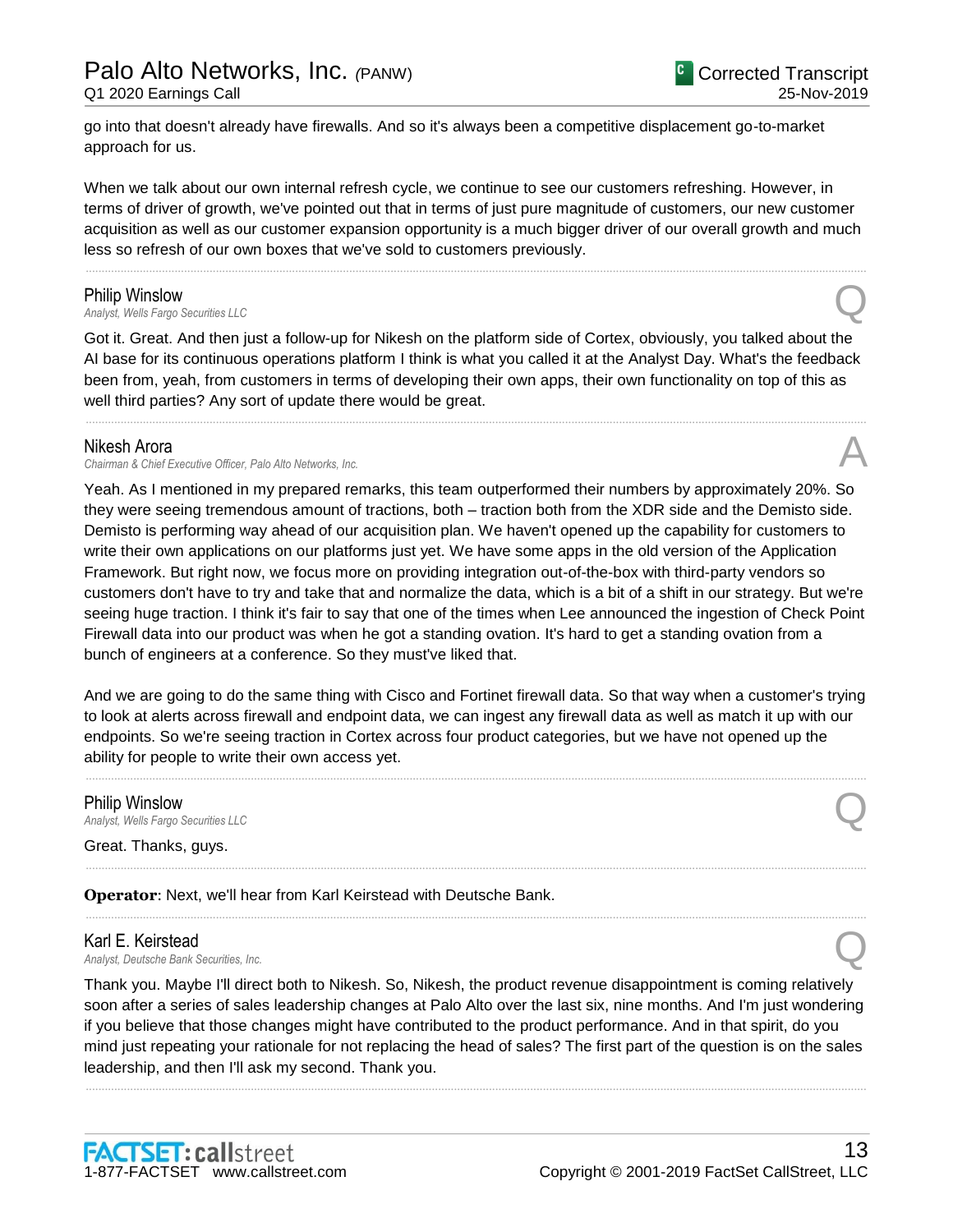# Nikesh Arora

*Chairman & Chief Executive Officer, Palo Alto Networks, Inc.* A

Sure. I think we're taking two random points and try and draw a straight line. I personally don't think there's any correlation between the changes and our challenge on the product this quarter. If there's there was a challenge, we would have felt it across the board across every category, not just our firewalls. So the fact that our teams have gone out and met the billings target for Q4 and Q1 and we've had a mix shift in terms of what we've been able to sell, validates at least the theory we're putting out or for the facts we're putting out around the fact the incentives contributed to it as opposed to any leadership changes.

On the leadership change front, we have very strong leaders in our regions. We promoted Rick Congdon who's been around for many years at Palo Alto Networks who's doing a phenomenal job in Q4 to run our Americas business. We have Christian Hentschel in Europe who we've talked about in past earnings calls, as well as we've promoted Simon Green to run off our JAPAC business who ran Asia-Pacific for us. So between those three, we feel we have strong leadership in the regions. And both our Prisma and Cortex leaders are doing really well given the performance we've seen in NGS.

And we felt that we were not – we don't have this laser-focused leader on the firewall as a platform category, so we were able to hire Andy Elder, who's an sales leader from Riverbed who is going to run that part of our business in terms of focusing and making sure as we deploy new products like Prisma Access or virtual firewalls or going from four to seven subscriptions that there is the same go-to-market focus that we've had on Prisma and Cortex.

And with that sort of three-by-three matrix, we feel Amit needs to stay engaged in that transformation with these teams and putting another layer between him and these six people would be detrimental to our ability to go and execute. So we decided not to replace the head of sales position.

......................................................................................................................................................................................................................................................

# Karl E. Keirstead

*Analyst, Deutsche Bank Securities, Inc.* Q

Got it. Okay. That's helpful. And then again in the spirit of just trying to unpack what might be going on, this too might be drawing an incorrect conclusion. But is it possible, Nikesh, that you guys saw an accelerated hardwareto-software form factor shift that might've caught you a little bit by surprise and contributed to that product number? But it would obviously show up in super-strong VM-Series billings numbers.

......................................................................................................................................................................................................................................................

# Nikesh Arora

*Chairman & Chief Executive Officer, Palo Alto Networks, Inc.* A

I wish that was the case that we've been caught unaware. I really like to be surprised by phenomenal growth in any product category. But unfortunately, it's just the fact that our teams had only so many dollars they could sell in Q4 and they sold a lot of them but they sold in the categories who's going to make them a lot of money, which is a good thing. You want your sales team to be motivated by the incentives, why the incentives are not working. But we've fixed the focus to make sure they are focused on both categories.

So we think it's nothing systemic. We think it happened in this quarter. And to be honest, if you look at the numbers, another \$20 million of deals would've gotten us to a number which would've made all of you happy and made us happy but that's kind of the quantum of the change on an \$897 million worth of billings. So \$20 million showed up in more Next-Generation Security than showed up in product which is why we're all getting unhappy about this. But hopefully, we can fix that in upcoming quarters and we can deliver to the long-term guidance with 23% CAGR.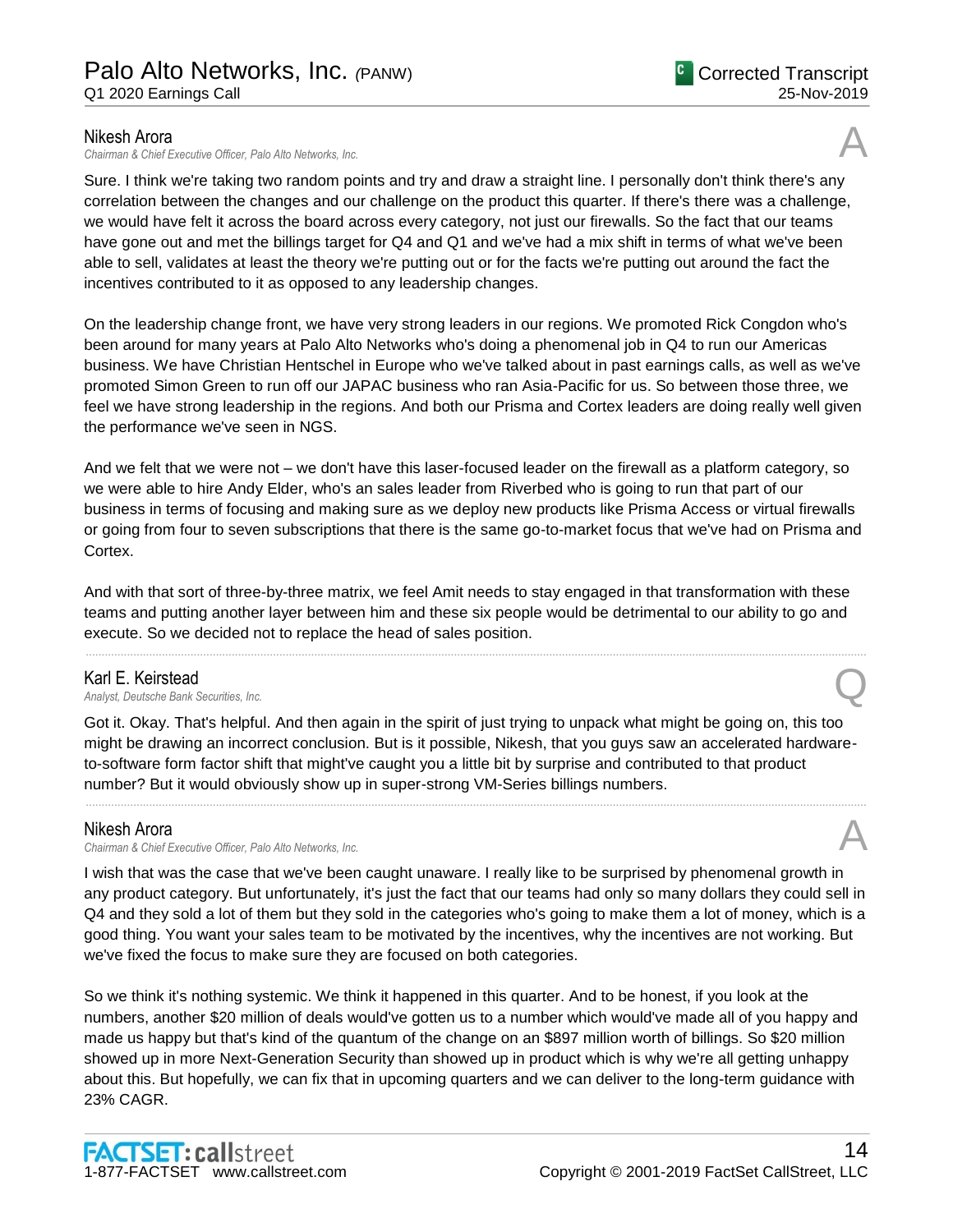Q1 2020 Earnings Call

**Karl E. Keirstead**<br>Analyst, Deutsche Bank Securities, Inc. *Analyst, Deutsche Bank Securities, Inc.* Q

Got it. I'm sure you will. Thank you very much, Nikesh.

### Nikesh Arora

*Chairman & Chief Executive Officer, Palo Alto Networks, Inc.* A

### Thank you.

**Operator**: Jonathan Ho with William Blair has our next question.

### Jonathan Ho

**Jonathan Ho**<br>Analyst, William Blair & Co. LLC

Hi. Good afternoon. I just wanted to start out with maybe the Aporeto acquisition. And could you maybe give us a little bit of a sense of what this adds to your overall solution set as well as the role that micro-segmentation plays in the cloud?

......................................................................................................................................................................................................................................................

......................................................................................................................................................................................................................................................

......................................................................................................................................................................................................................................................

......................................................................................................................................................................................................................................................

### Nikesh Arora

*Chairman & Chief Executive Officer, Palo Alto Networks, Inc.* A

Sure. Look, and as we've said in the past, is that there are tons and tons of people selling the transition to the public cloud across the various large cloud providers around the world whether it's Alibaba, [ph] Cloud Sales (00:42:25), Oracle, Amazon, or GCP or Azure, they're all trying to convince us to move to the cloud. We personally at Palo Alto have moved to the cloud for that reason because we think that's the right outcome in the long term. But we don't believe that a lot of the cloud security products exist to be able to deliver the amount and quality and capability of cybersecurity that exist in today's enterprise world. And as we make that transition, as we start putting more and more mission-critical applications onto the cloud, it is going to be important to reinvent the way cybersecurity is delivered, made for the cloud, by the cloud – what was the third part of that? Never mind. My American history is weaker than it should be. But anyway.

So as we go down that path, we believe only 50% of the cloud security products have been invented so far. And instead of sit down and try and build them all ourselves, we have acquired RedLock and Evident, in the first instance to secure workloads. The market moved swiftly to containers; we acquired Twistlock. The market was heading to serverless; we acquired PureSec. We are also in the process of building our own modules in addition to those which we will obviously as far as our product road map. And we looked to the world of microsegmentation and said, the way micro-segmentation is deployed today in the data center is not the way it needs to be deployed in the cloud because micro-segmentation relies on IP addressing in the data center which is very good for the enterprise but not really how the cloud operates.

Aporeto has a really good way. They've been looking at it for the last two-and-a-half, three years, perfecting an approach which they have deployed in two or three very large customers at scale. We looked at it and said, look, this would be a phenomenal set of capabilities to have in our cloud security platform. We talked to the company, we liked them, we looked to the whole market and said this is the way we want to do it in the future. As a consequence, we acquired them and this will become part of our Prisma Cloud platform. So we don't intend this to be a separate SKU. We expect it to be part of integrated capability as part of our Prisma Cloud platform and we hope the underlying capability it brings will allow us to create more features in the future using their backbone.

......................................................................................................................................................................................................................................................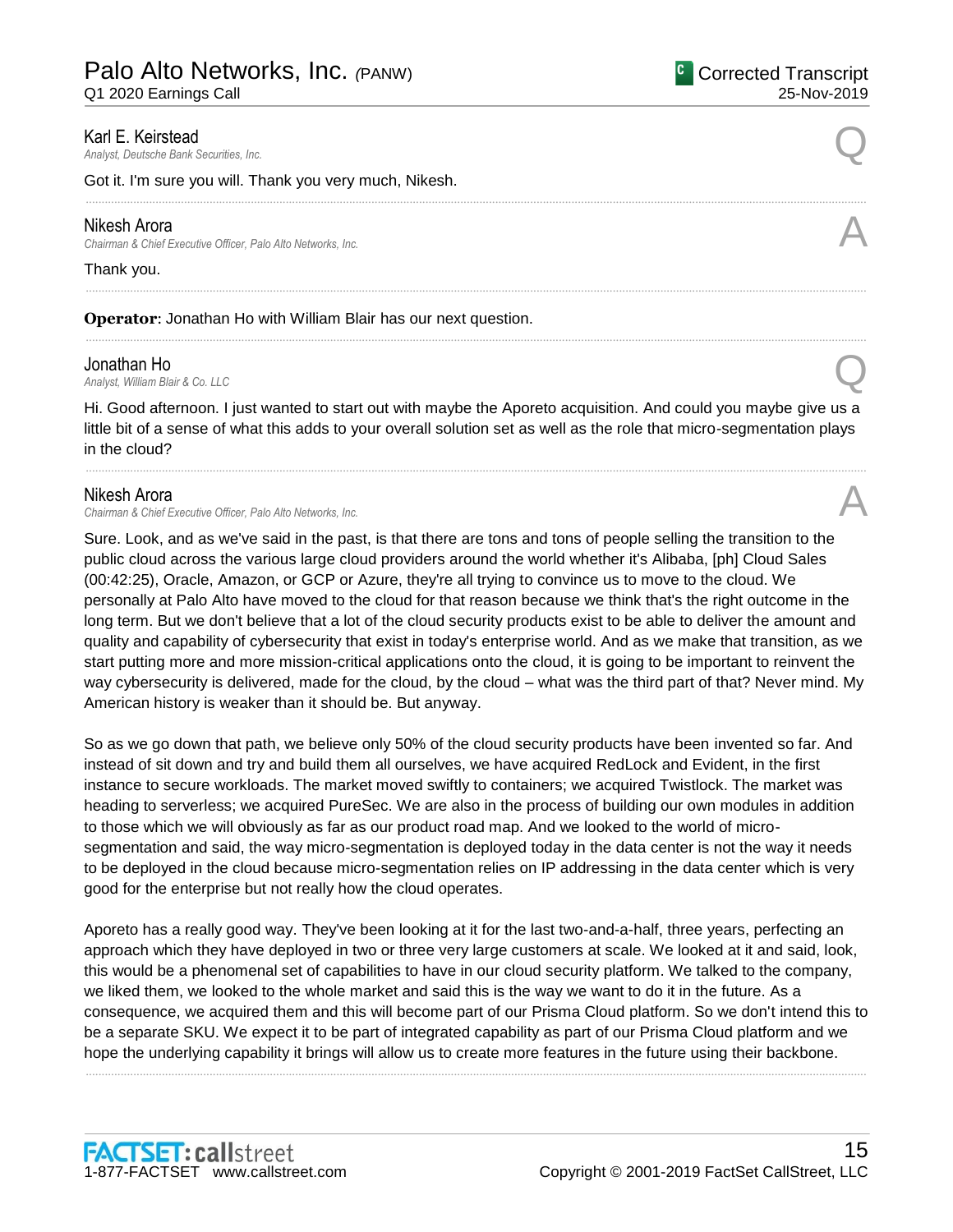**Jonathan Ho**<br>Analyst, William Blair & Co. LLC **Jonathan Ho**<br>Analyst, William Blair & Co. LLC

Thank you. And then just as a follow-up, can you talk a little bit about maybe what you're seeing in terms of your customers from a budgeting activity standpoint for 2020 specific to Prisma Cloud and what types of trends are you seeing around that? Thank you.

......................................................................................................................................................................................................................................................

### Nikesh Arora

*Chairman & Chief Executive Officer, Palo Alto Networks, Inc.* A

Look, I haven't been in this industry very long, but I am told by my colleagues and the way we've watched this, it's very rare to start a cybersecurity company or a product and start closing seven-figure deals in short order and it's fair to say we're seeing a healthy amount of seven-figure deals in Prisma Cloud which tells us that there is a need out there for this product. There's a product market fit. And it kind of makes sense if you think about average customers are spending tens of millions of dollars in their cloud transition moving to the public cloud providers. And I said this in the past, if we can get 2% to 5% of that spend from a cloud security, we'll be in a good place.

And I think we're tracking to that as we go to customers and we see them spending \$30 million, \$50 million a year in the public cloud. We're tracking to the 2% to 5% number for those customers. And there's a possibility that that goes up a little bit because there's a whole bunch of capability that doesn't exist yet. But we've not run into budget constraints of our customers who are moving to the cloud and saying, well, I'm moving to the cloud, but I don't have the money to do cloud security.

......................................................................................................................................................................................................................................................

......................................................................................................................................................................................................................................................

**Operator**: Thank you. We'll now hear from Saket Kalia with Barclays.

Saket Kalia<br>Analyst, Barclays Capital, Inc. *Analyst, Barclays Capital, Inc.* Q

Hey, guys. Thanks for taking the questions here. First, maybe for you, Nikesh, just to go back to an earlier question on SD-WAN, I think we understand the integration of that into Prisma Access. But can you just talk about your thoughts on SD-WAN as part of the firewall appliance and whether that's something you feel is driving some customer purchase decisions right now?

......................................................................................................................................................................................................................................................

# Nikesh Arora

*Chairman & Chief Executive Officer, Palo Alto Networks, Inc.* A

It seems to have become a consideration in the purchase decision. But let's remember there's over 40 SD-WAN providers out there in the world and customers also choose whether they want a separate SD-WAN with more capability or an integrated SD-WAN in the firewall. But given that has become a consideration, we've launched or announced SD-WAN as part of Prisma Access and you can logically expect us to be able to deliver that across every form factor in the near future.

......................................................................................................................................................................................................................................................

......................................................................................................................................................................................................................................................

......................................................................................................................................................................................................................................................

### Saket Kalia

*Analyst, Barclays Capital, Inc.* Q

Got it. That's helpful.

### Nikesh Arora

*Chairman & Chief Executive Officer, Palo Alto Networks, Inc.* A

If that's where you were going, Saket.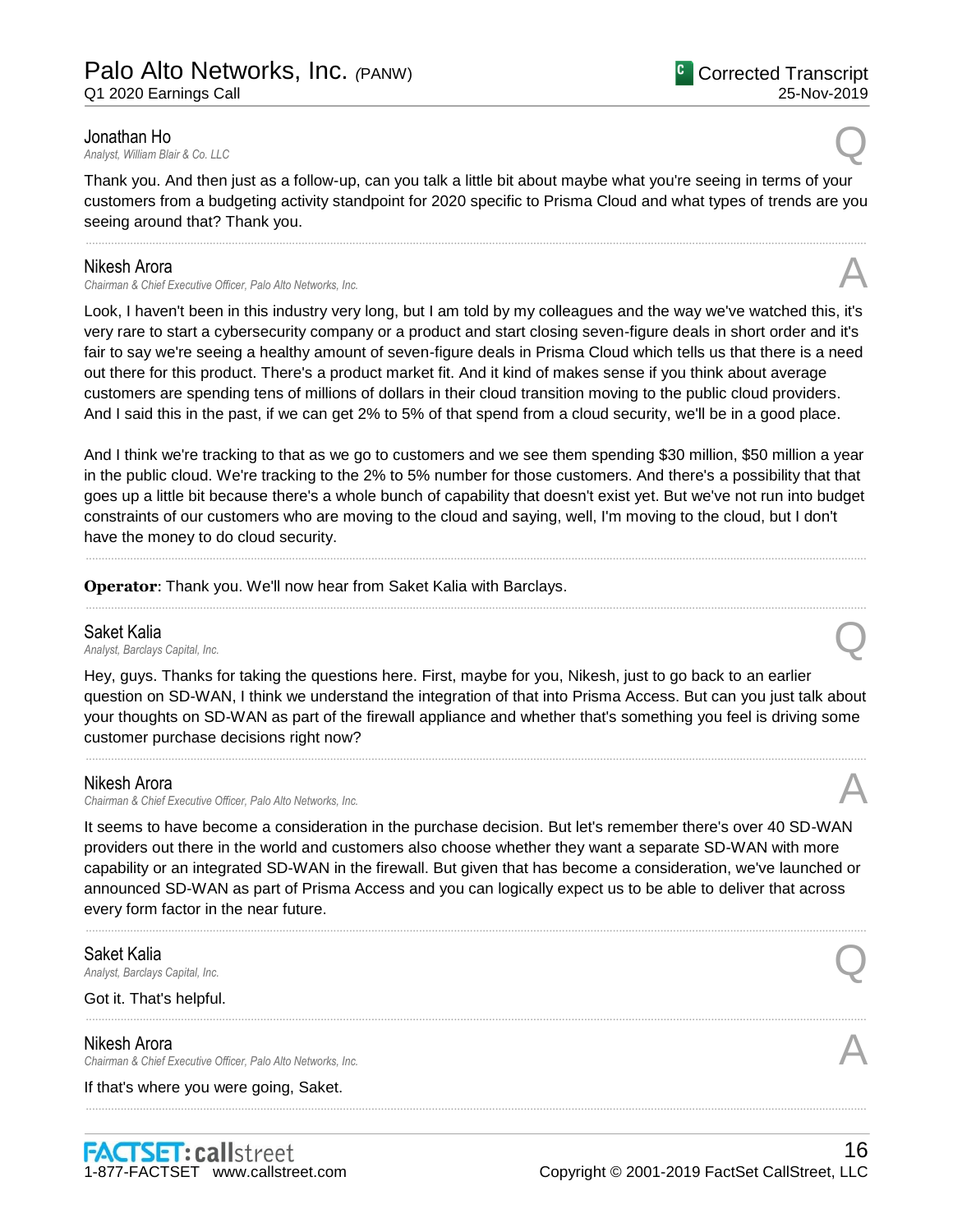**Saket Kalia**<br>Analyst, Barclays Capital, Inc. *Analyst, Barclays Capital, Inc.* Q

Yeah. Absolutely. That was where I was going. But maybe for – maybe for you, Kathy, just as a quick follow-up. Can you just talk about the gross margins on the recurring revenue part of the business? So much of that is that nice, higher-margin attached subscription and maintenance, but of course there's a nice growing piece from nextgen as well. As the latter grows, can you just talk about how that affects the gross margin profile, if at all?

......................................................................................................................................................................................................................................................

### Kathleen Ann Bonanno

*Chief Financial Officer & Executive Vice President, Palo Alto Networks, Inc.* A

Yeah. Sure. The gross margin range that we've provided in the past that we expect to operate within is 75% to 78% gross margins. And we've continued to operate within that range for many, many quarters now. The services margin in particular, which you'll see in our financials has been at the higher end of that range as you rightly point out. And it's in fact actually come down a little bit over the last couple of years, and that's as a result of us building out the Next-Gen Security products, many of them which have hosting and data management costs. And those costs are higher than the typical software-type margins that you've seen on our attached descriptions in the past. So slightly different profile but still operating overall service margins at the high end of that range.

......................................................................................................................................................................................................................................................

......................................................................................................................................................................................................................................................

......................................................................................................................................................................................................................................................

......................................................................................................................................................................................................................................................

### Saket Kalia

*Analyst, Barclays Capital, Inc.* Q

Got it. Thank you.

# Kathleen Ann Bonanno

*Chief Financial Officer & Executive Vice President, Palo Alto Networks, Inc.* A

Yeah.

**Operator**: Walter Pritchard with Citi has our next question.

Walter H. Pritchard *Analyst, Citigroup Global Markets, Inc.* Q

Hi. Question for Nikesh and then one for Kathy. So on Prisma Cloud, you talked about integrating those products probably faster than most were expecting. I'm wondering how you're thinking about integrating the backend management of the Prisma Cloud products as well as other products into Panorama, what the timeline looks for that, and are there some customers that are waiting for that unified management to make bigger commitments to those products.

......................................................................................................................................................................................................................................................

# Nikesh Arora

*Chairman & Chief Executive Officer, Palo Alto Networks, Inc.* A

Walter, what we've noticed is that people want integration of the SD-WAN capability or the DLP capability into the Prisma Access pane so it can be integrated solution as they go deploy this in their branches and as they deploy for more users. We're not seeing a lot of [indiscernible] (00:49:21) and we don't believe that's the right thing to merge our cloud security pane into our firewall panes. Our cloud security pane is self-standing, independent pane which we believe is more relevant to DevSecOps and the CIO teams than it is to the network security teams. So which is what we said, we just announced the integrated or started deploying the integrated platform across RedLock, Twistlock, PureSec, Evident last week. And we believe that's going to become the mainstay of the cloud security frontend.



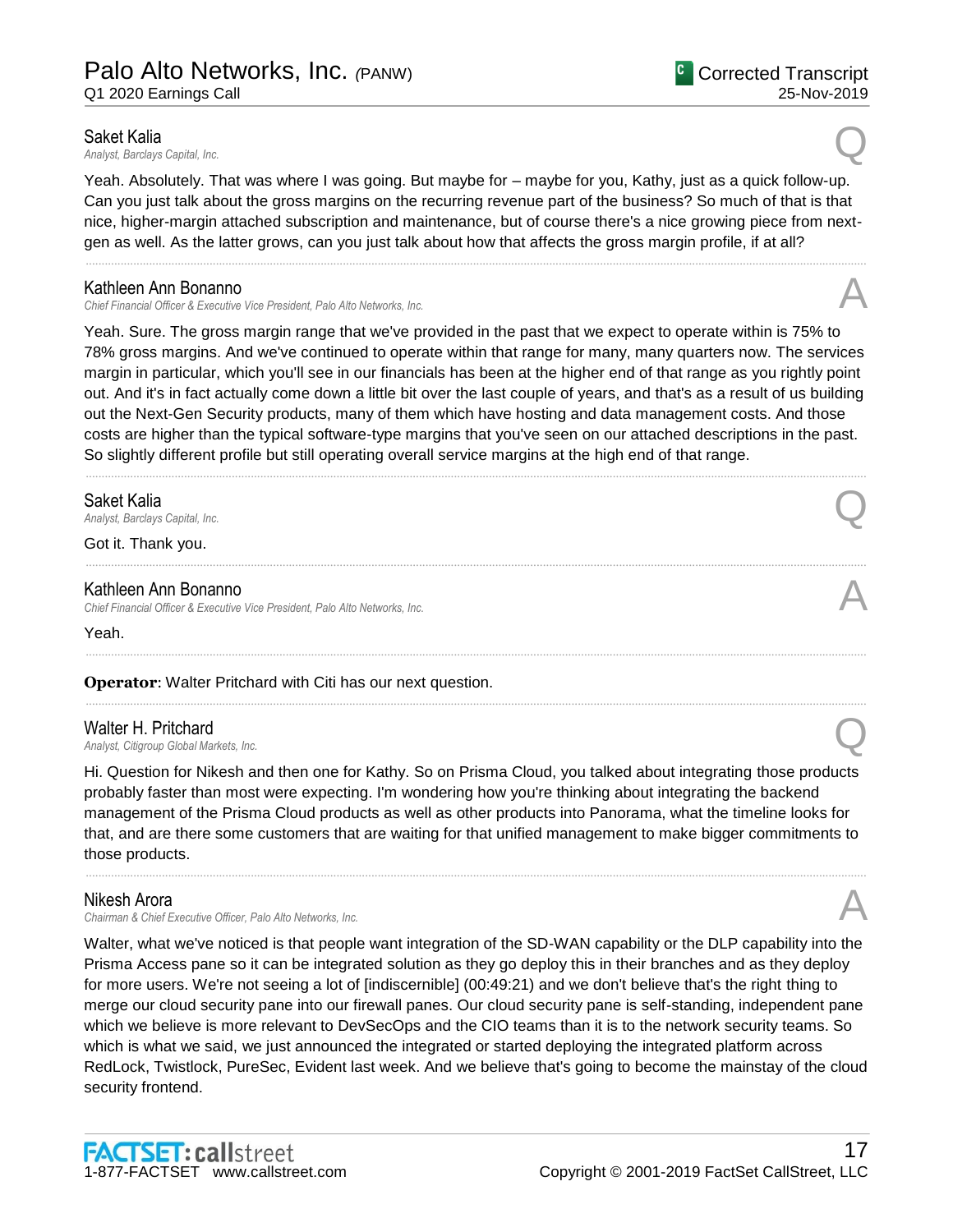#### And, Lee, do you want to add something?

Lee Klarich<br>Chief Product Officer, Palo Alto Networks, Inc. Lee Klarich<br>Chief Product Officer, Palo Alto Networks, Inc.

Yeah. Just maybe continuing on where Nikesh left off, so for Prisma Cloud, we do have a single unified UI for all different Prisma Cloud offerings. So for customers that are securing their applications in the cloud, they would go to one UI for that. Within Prisma Access, as we deliver additional integrated services, we have an ability to do that within Panorama to be able to, we call plug-ins that can expand Panorama to include the additional capabilities as they come out. So again, customer can go to one unified UI to see all those different pieces in one place.

......................................................................................................................................................................................................................................................

......................................................................................................................................................................................................................................................

#### Walter H. Pritchard

*Analyst, Citigroup Global Markets, Inc.* Q

Great. Thanks, Lee. And then, Kathy, on the acquisition, I guess just looking up on LinkedIn, looks like the company, Aporeto, had about 65 employees. I guess as we think about smaller kind of tuck-in M&A like this, I guess maybe some of us would've expected, given you add a couple hundred employees kind of organically every quarter, you could kind of do this under your organic hiring plans. How should we think about that going into the future? Do we need to worry about kind of margins coming down with tuck-ins?

......................................................................................................................................................................................................................................................

#### Kathleen Ann Bonanno

*Chief Financial Officer & Executive Vice President, Palo Alto Networks, Inc.* A

Well, we've talked about the impact, which is pretty modest impact, \$0.02 on the earnings per share for the quarter, and we are investing in order to ensure that we can integrate these products and make sure that we are successful in our go-to-market efforts. And so there is real expense associated with those. So the framework that we've given you is an organic framework, and when we do M&A, we'll point out any incremental financial impact to that.

......................................................................................................................................................................................................................................................

......................................................................................................................................................................................................................................................

......................................................................................................................................................................................................................................................

# **Walter H. Pritchard**<br>Analyst, Citigroup Global Markets, Inc. *Analyst, Citigroup Global Markets, Inc.* Q

Okay. Thank you.

**Operator**: Our next question will come from Gur Talpaz with Stifel.

# Christopher Caleb Speros *Analyst, Stifel, Nicolaus & Co., Inc.* Q

Hi, guys. This is actually Chris Speros on for Gur. For Nikesh, you noted earlier that Demisto is performing ahead of plan. Can you talk about the dynamics behind what's driving this outperformance? ......................................................................................................................................................................................................................................................

### Nikesh Arora

*Chairman & Chief Executive Officer, Palo Alto Networks, Inc.* A

Yeah. Look, I think the whole automation use case is resonating with our customers where they are building Data Lake, they're looking at their SIMs, but they're realizing they're getting a huge barrage of alerts so they're deploying more and more cybersecurity solutions into either the enterprise or into the cloud. And Demisto is turning out to be the versatile automation tool with the number of integrations it has with security vendors out there.

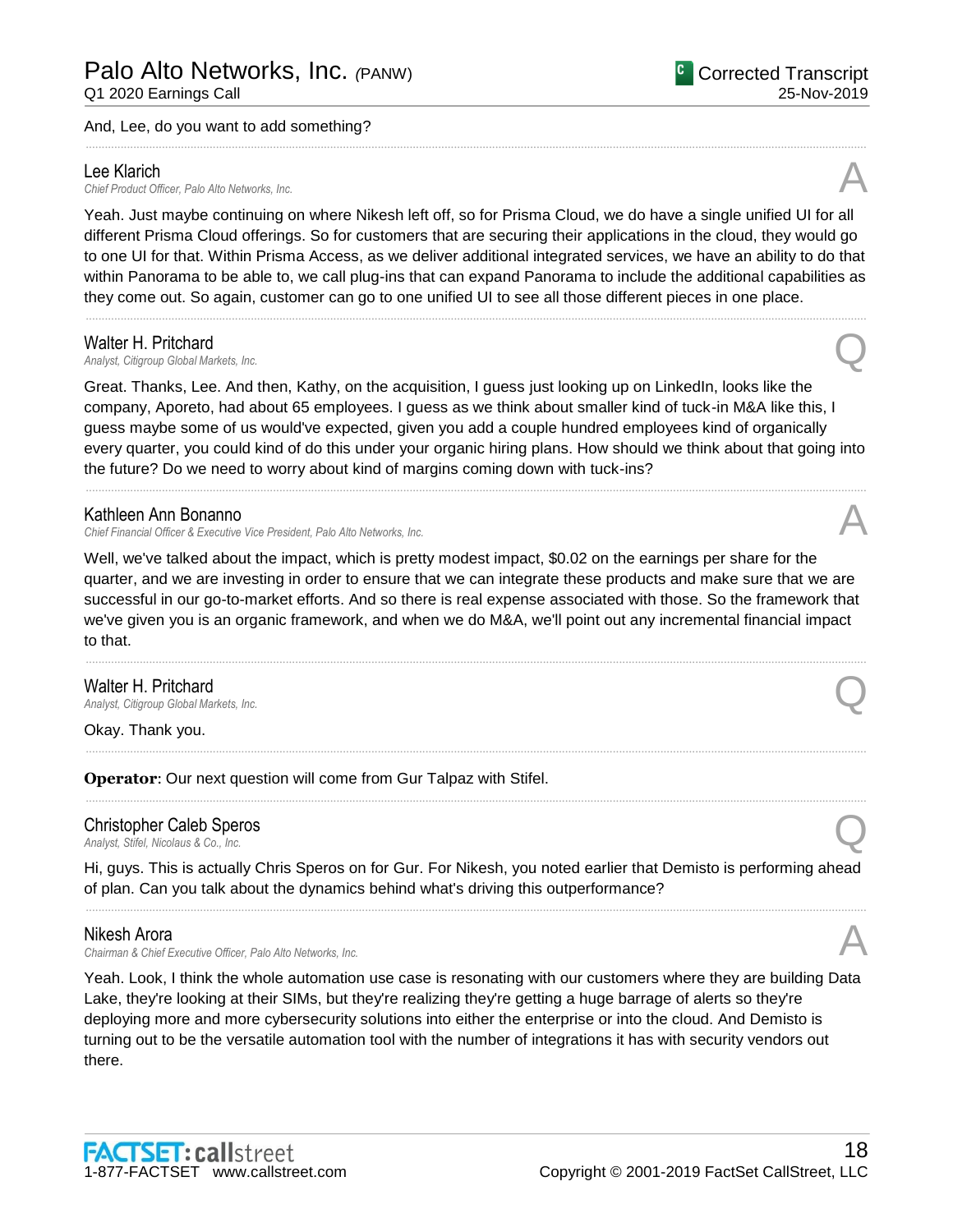# Palo Alto Networks, Inc. *(*PANW)

Q1 2020 Earnings Call

Corrected Transcript 25-Nov-2019

So we're seeing traction. Our core team has been able to explain it, sell it across the board. As I mentioned that approximately 30-plus percent of our core sales team is selling Cortex which includes Demisto. So it's really the expanded go-to-market, the expanded capabilities that the new Demisto product has is really driving that, and of course the good product market fit out there.

......................................................................................................................................................................................................................................................

# **Christopher Caleb Speros**<br>Analyst, Stifel, Nicolaus & Co., Inc. *Analyst, Stifel, Nicolaus & Co., Inc.* Q

Great. That's awesome. And one for Kathy, if I may. With more large Prisma deals starting to close, can you walk us through the relative economics of a Prisma deal versus a traditional clients deal? ......................................................................................................................................................................................................................................................

# Kathleen Ann Bonanno

*Chief Financial Officer & Executive Vice President, Palo Alto Networks, Inc.* A

Yeah, Prisma Access and the functionality that it provides is typically slightly higher – somewhat higher priced than a typical firewall sale that we would see, of course depending upon the firewall and the number of attached subscriptions. Over time, over a five-year period, which is a typical lifecycle of a firewall, we would expect to see more revenue from the Prisma Access deal.

......................................................................................................................................................................................................................................................

......................................................................................................................................................................................................................................................

......................................................................................................................................................................................................................................................

......................................................................................................................................................................................................................................................

# Christopher Caleb Speros *Analyst, Stifel, Nicolaus & Co., Inc.* Q

Great. Thank you, guys.

# Kathleen Ann Bonanno

*Chief Financial Officer & Executive Vice President, Palo Alto Networks, Inc.* A

Yeah.

**Operator**: Our next question will come from Patrick Colville with Arete Research.

**Patrick Colville**<br>Analyst, Arete Research Services LLP *Analyst, Arete Research Services LLP* Q

Thank you for taking my question. Kathy, you mentioned earlier on the call that DSOs had risen [indiscernible] (00:53:56) year-on-year. I mean, is the product issue anything related to the change in DSOs? I mean, are those things correlated or are they separate?

......................................................................................................................................................................................................................................................

......................................................................................................................................................................................................................................................

# Kathleen Ann Bonanno

*Chief Financial Officer & Executive Vice President, Palo Alto Networks, Inc.* A

No. No, there's really no correlation there.

# Patrick Colville *Analyst, Arete Research Services LLP* Q

Okay. Understood. And then can I just switch over to SD-WAN because that's an area that we're getting a lot of incoming on both from investors and from CISOs. So you've mentioned that Palo is going to release appliances with SD-WAN functionality built-in. So if I understand correctly, right now, the devices don't have SD-WAN, but that's in the road map, is that correct?

......................................................................................................................................................................................................................................................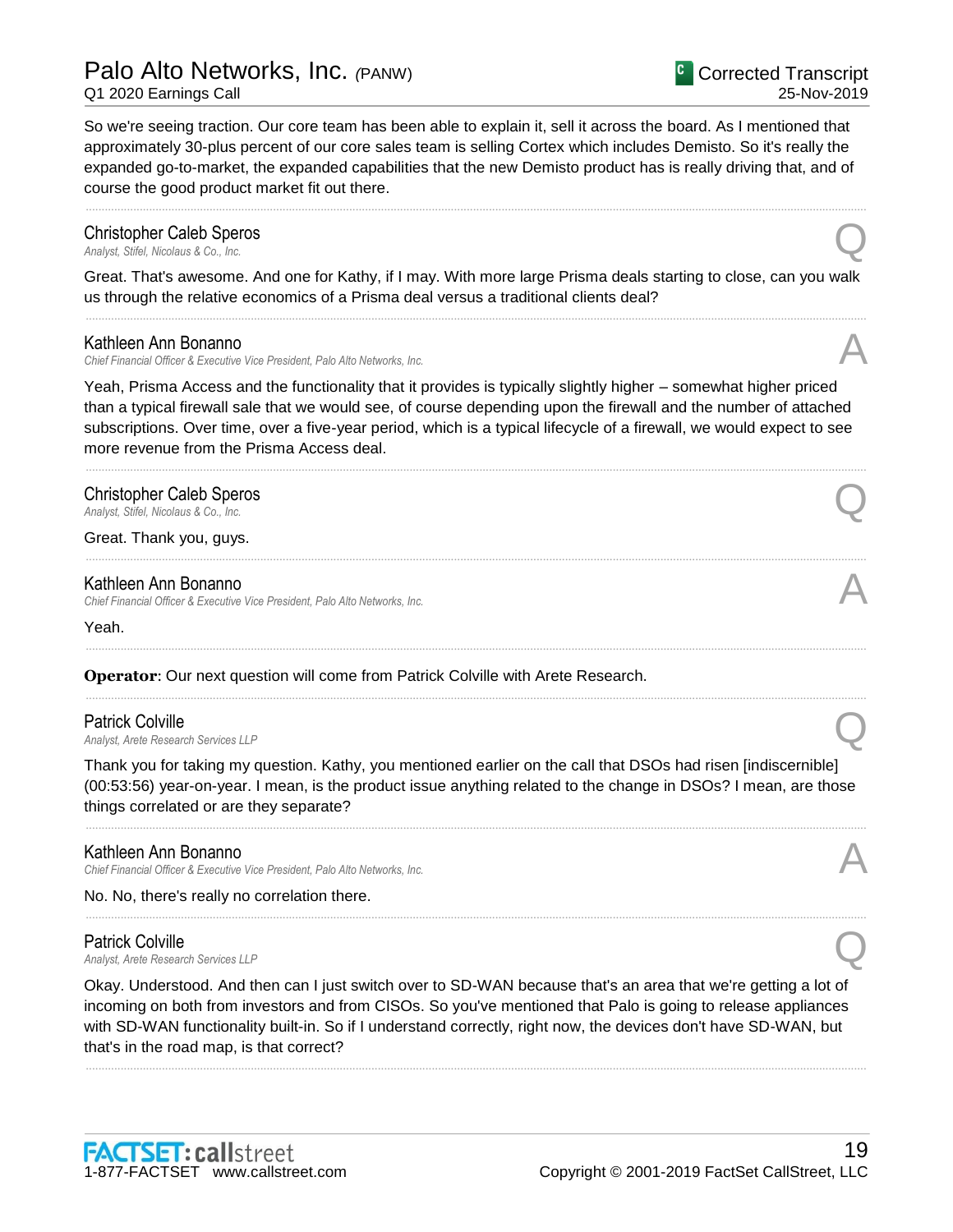# Palo Alto Networks, Inc. *(*PANW)

Q1 2020 Earnings Call

#### Nikesh Arora

*Chairman & Chief Executive Officer, Palo Alto Networks, Inc.* A

#### Yes, that's correct.

Patrick Colville<br>Analyst, Arete Research Services LLP *Analyst, Arete Research Services LLP* Q

And I mean, can you give us a rough time line for that in or this early stage?

Lee Klarich<br>Chief Product Officer, Palo Alto Networks, Inc. Lee Klarich<br>Chief Product Officer, Palo Alto Networks, Inc.

Yeah. So a couple weeks ago, our EMEA Ignite conference, we announced SD-WAN, and we plan to deliver SD-WAN across all three form factors, so hardware, virtual and Prisma Access around the mid-December timeframe. So next month.

......................................................................................................................................................................................................................................................

......................................................................................................................................................................................................................................................

......................................................................................................................................................................................................................................................

......................................................................................................................................................................................................................................................

......................................................................................................................................................................................................................................................

### Patrick Colville

*Analyst, Arete Research Services LLP* Q

Great. Thank you for answering the questions.

**Operator**: Our next question will come from Brian Essex with Goldman Sachs.

**Brian Essex**<br>Analyst, Goldman Sachs & Co. LLC **Analyst, Goldman Sachs & Co. LLC Quarter Concernsive Concernsive Concernsive Concernsive Concernsive Concernsive Concernsive Concernsive Concernsive Concernsive Concernsive Concernsive Concernsive Concernsive Concernsiv** 

Great. Good afternoon. Thank you for taking the question. Maybe a couple for Nikesh. I guess one would be as you target products for the developer environment, to what extent are your customers already integrated development with security? And is that an evolution that still has to come?

......................................................................................................................................................................................................................................................

......................................................................................................................................................................................................................................................

......................................................................................................................................................................................................................................................

......................................................................................................................................................................................................................................................

......................................................................................................................................................................................................................................................

### Nikesh Arora

*Chairman & Chief Executive Officer, Palo Alto Networks, Inc.* A

I'm going to let Lee answer that question since he's been sitting here with not a whole lot to do. So...

**Brian Essex**<br>Analyst, Goldman Sachs & Co. LLC **Analyst, Goldman Sachs & Co. LLC**<br>Analyst, Goldman Sachs & Co. LLC

### All right.

Lee Klarich Lee Klarich<br>Chief Product Officer, Palo Alto Networks, Inc.

### Brian, can you repeat the question?

### Nikesh Arora

*Chairman & Chief Executive Officer, Palo Alto Networks, Inc.* A

Oh, you were listening. He says how many of the customers have integrated security into DevOps.

Lee Klarich<br>Chief Product Officer, Palo Alto Networks, Inc. Lee Klarich<br>Chief Product Officer, Palo Alto Networks, Inc.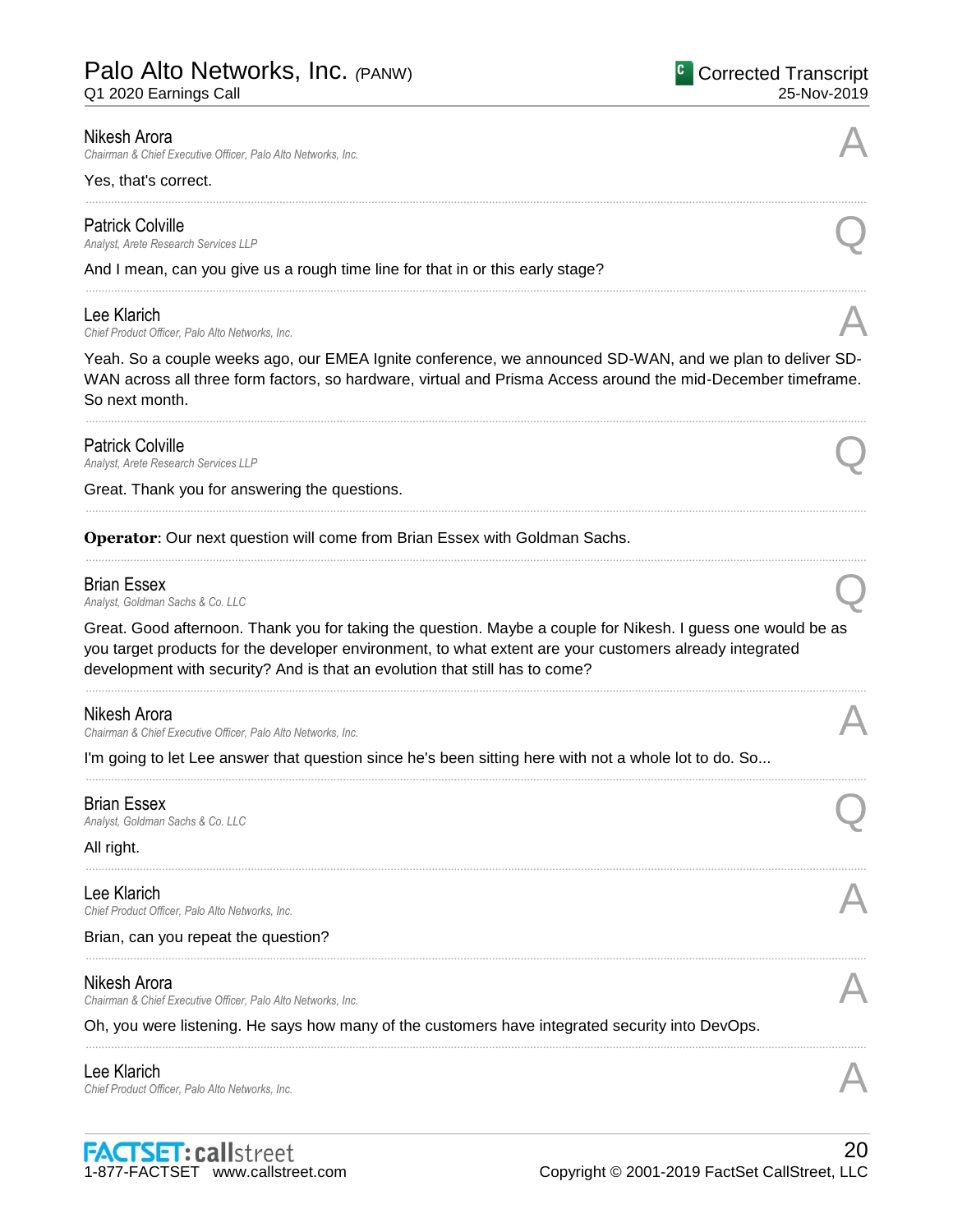Palo Alto Networks, Inc. *(*PANW)

Q1 2020 Earnings Call

Corrected Transcript 25-Nov-2019

Oh, look, in the cloud, there's a whole movement towards it's called shift left, which is really focused on integrating the security process and functionality and posture as close to the point of development as possible so that by the time an application is running in production in the cloud, all of the security is already there and was developed as part of the application. This was something that Twistlock and container security was very focused on. It's very common practice within container development to have the shift-left mentality. And as we look to this going forward, we see it becoming a bigger part of cloud security practice.

......................................................................................................................................................................................................................................................

**Brian Essex**<br>Analyst, Goldman Sachs & Co. LLC **Analyst, Goldman Sachs & Co. LLC**<br>Analyst, Goldman Sachs & Co. LLC

Right. Got it. That's helpful. And maybe just a follow-up, jump on this one whoever wants to kind of grab it, but you've done quite a bit of M&A over the past couple of years. What percentage of your sales force would you say is fully ramped on selling the entire suite? Or is there still some progress that needs to happen there in terms of getting everyone kind of up to speed and fully productive?

......................................................................................................................................................................................................................................................

# Nikesh Arora

*Chairman & Chief Executive Officer, Palo Alto Networks, Inc.* A

Yeah. As I mentioned earlier, approximately 39% of our core sales team is selling Cortex, our Cortex suite of products and approximately 25% are selling our Prisma suite of products. Of course, there is a lot of room for us to grow from 40% to more and more of our sales team being able to sell these products. But having said that, many of these products have been in play only for about six months.

......................................................................................................................................................................................................................................................

......................................................................................................................................................................................................................................................

# Brian Essex

**Analyst, Goldman Sachs & Co. LLC**<br>Analyst, Goldman Sachs & Co. LLC

Right.

# Nikesh Arora

*Chairman & Chief Executive Officer, Palo Alto Networks, Inc.* A

So we have a few thousand people out there in the field and it takes a while to get them all comfortable up to speed being able to sell it. Not only that, we have lots of partners out there and part of our efforts are not just to motivate and train our team but also make sure our partners fully understand our capability and are able to sell. So, yes, we can make more progress but again very excited about the progress we've made so far with the new product categories.

......................................................................................................................................................................................................................................................

......................................................................................................................................................................................................................................................

......................................................................................................................................................................................................................................................

**Brian Essex**<br>Analyst, Goldman Sachs & Co. LLC **Analyst, Goldman Sachs & Co. LLC**<br>Analyst, Goldman Sachs & Co. LLC

Got it. Very helpful. Thank you very much.

**Operator**: Our final question will come from Michael Turits with Raymond James.

# Michael Turits

*Analyst, Raymond James & Associates, Inc.* Q

Hey, guys. Thanks. I'll squeeze two in quickly. One, Nikesh, in Prisma Access, are you seeing primarily the Zscaler or is it a wider field including people like maybe Fortinet with Carrier, Netskope, iboss, etcetera? And then, Kathy, how fast do you expect that you can get the product growth back to the kind of levels that we're expecting them to trend in?

......................................................................................................................................................................................................................................................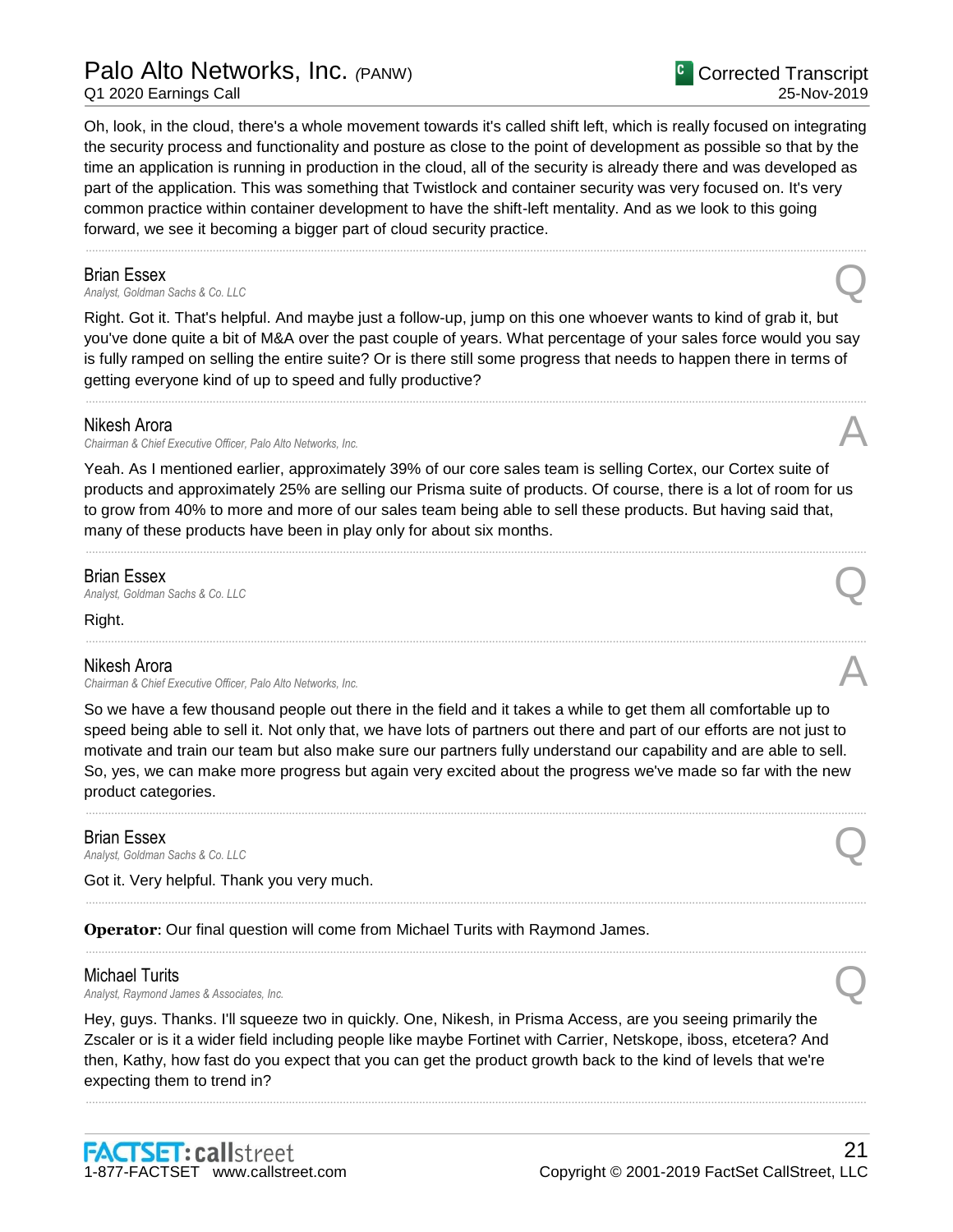### Nikesh Arora

*Chairman & Chief Executive Officer, Palo Alto Networks, Inc.* A

So in terms of your first part of the question, Prisma Access we'll be seeing out there. Prisma Access is part of a network transformation decision that the customer makes, and depending on how their current network operates and what they want to make it look like going into the cloud, there can be hardware-based solutions or softwarebased solutions depending on whether it's a smaller footprint or larger data centers versus a larger footprint of smaller branches or remote users. The architectures can vary so you can solve this problem with different architecture and different products.

But from our stand, I can tell you that our software-based solution, our software-based approach and our securityfirst approach is resonating with them because as we go to the cloud, the security is getting distributed. And they want to make sure that as they start accessing mission-critical applications straight into the cloud or back to the data centers that security is a priority. So we're seeing traction in that space. I'm sure there are many other vendors out there who have different solutions which are adapted to their product portfolio.

......................................................................................................................................................................................................................................................

# Kathleen Ann Bonanno

*Chief Financial Officer & Executive Vice President, Palo Alto Networks, Inc.* A

And in terms of product growth, we don't guide products specifically but you can tell from the guidance that we've given both for Q2 and for the full year looking at typical trends that we've seen in the past in terms of products as a percent of the total, you can I'm sure backend to what we're expecting for product pretty closely.

......................................................................................................................................................................................................................................................

......................................................................................................................................................................................................................................................

# Michael Turits

*Analyst, Raymond James & Associates, Inc.* Q

Thanks, guys.

# Nikesh Arora

*Chairman & Chief Executive Officer, Palo Alto Networks, Inc.*

Okay. So before I close, I want to thank everybody again for joining us today and I wish you and your family a very safe and happy Thanksgiving. And we look forward to seeing many of you in the upcoming weeks at some of our investor conferences. I also want to thank our customers and partners and employees around the world. Have a wonderful evening.

...................................................................................................................................................................................................................................................... **Operator**: That will conclude today's conference call. Thank you for your participation. You may now disconnect.